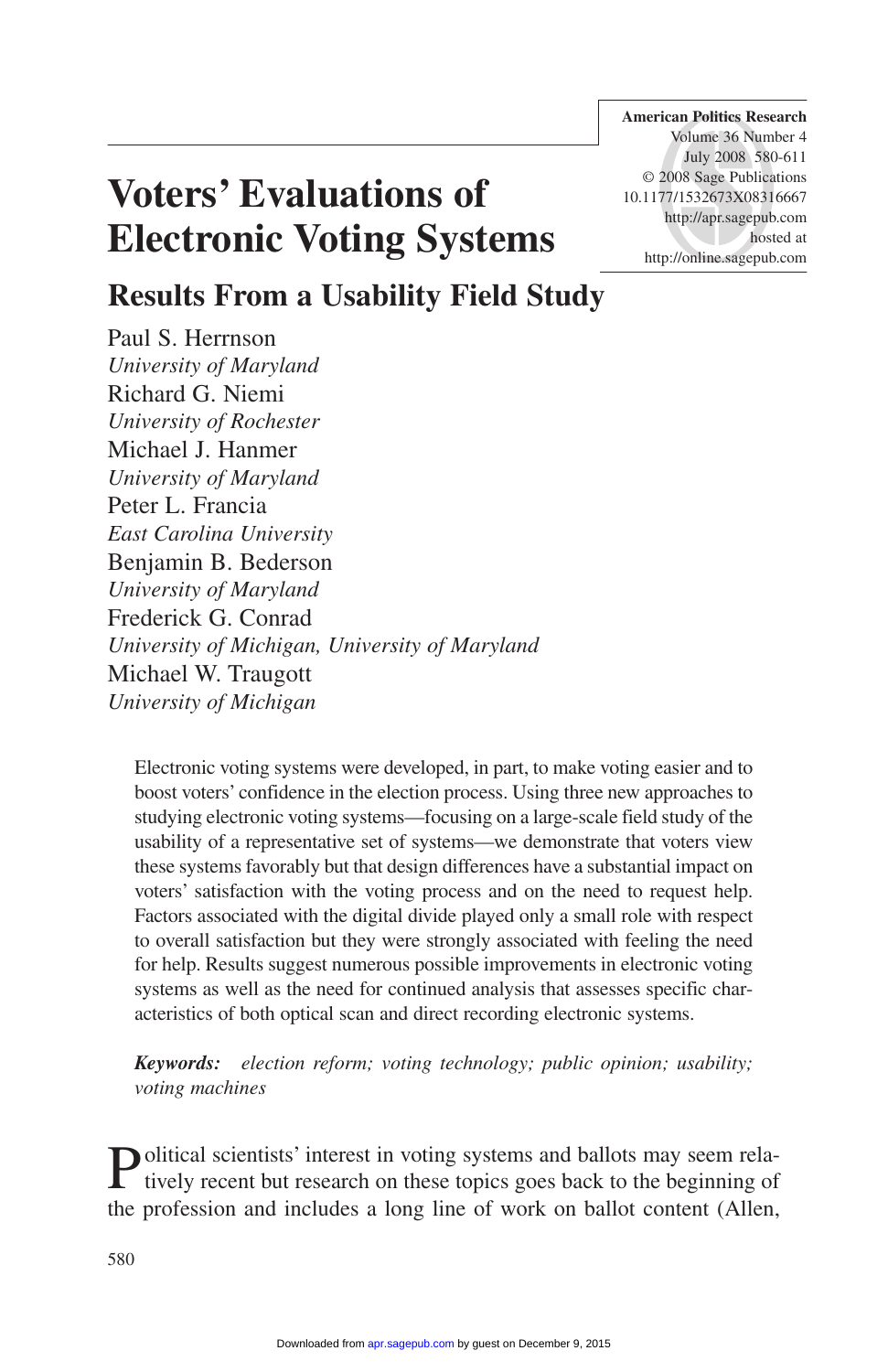1906; Beard, 1909), ballot structure (Bain and Hecock 1957; Campbell, Converse, Miller, & Stokes, 1960; Walker 1966), and ballot order effects (Krosnick, Miller, & Tichy, 2003; Mueller, 1970). The 2000 presidential election and the subsequent passage of the Help America Vote Act (HAVA) rekindled interest in voting systems per se. That election was a reminder that voting technology and ballot design affect not only election outcomes (Wand et al., 2001) but also the fortunes of political parties (Campbell & Miller, 1957; Rusk, 1970), voters'ability to exercise their right to vote (Bensel, 2004; Keyssar, 2000, pp. 142-144), and voters' willingness to accept the legitimacy of an election (Saltman, 2006).

Computer-based direct recording electronic (DRE) voting systems, which are the focus of most new inquiries, offer the promise of faster and more accurate voting. They raise a variety of other issues as well, including voters' confidence that their votes were accurately counted and recorded, their ability to cast their votes independently and without help, their overall satisfaction with the voting process, and whether these concerns weigh more heavily for certain types of individuals.<sup>1</sup> The use of electronic equipment for voting purposes presents new challenges in that it must be usable by nearly every citizen 18 and older—including the elderly and disabled, those with little formal education, and those who have opted out of using computerized equipment. Moreover, voting systems are unique to the electoral process, reducing the transfer of knowledge from other electronic systems. And because voting typically occurs in a public venue, it can be accompanied by considerable social pressure, discouraging voters from asking for assistance. Given the characteristics of computer-based voting systems, reports of voters being challenged by them, and studies suggesting that the systems themselves may be a source of voter errors (e.g., Caltech/MIT 2001), we apply approaches to the study of voting systems that draw from the field of usability.

Usability studies typically include assessments of learnability, memorability, efficiency, errors, accuracy, speed, and user satisfaction (Nielsen, 1994, 2003). In this article, we report on a study of voting systems and ballots that draws from three forms of usability research: expert reviews, a laboratory experiment, and especially a large-scale field test. We investigated the

**Authors' Note:** This work was supported in part by National Science Foundation Grants EAI-0201634 and IIS-0306698 and Carnegie Corporation of New York Grant D05008. We thank the editor, guest editor Mike Alvarez, and the anonymous reviewers for their comments on the article. We also thank the voting system vendors, the participants in our study, the staff at the Center for American Politics and Citizenship of the University of Maryland, and the numerous undergraduate and graduate research assistants at the University of Maryland, University of Rochester, and University of Michigan.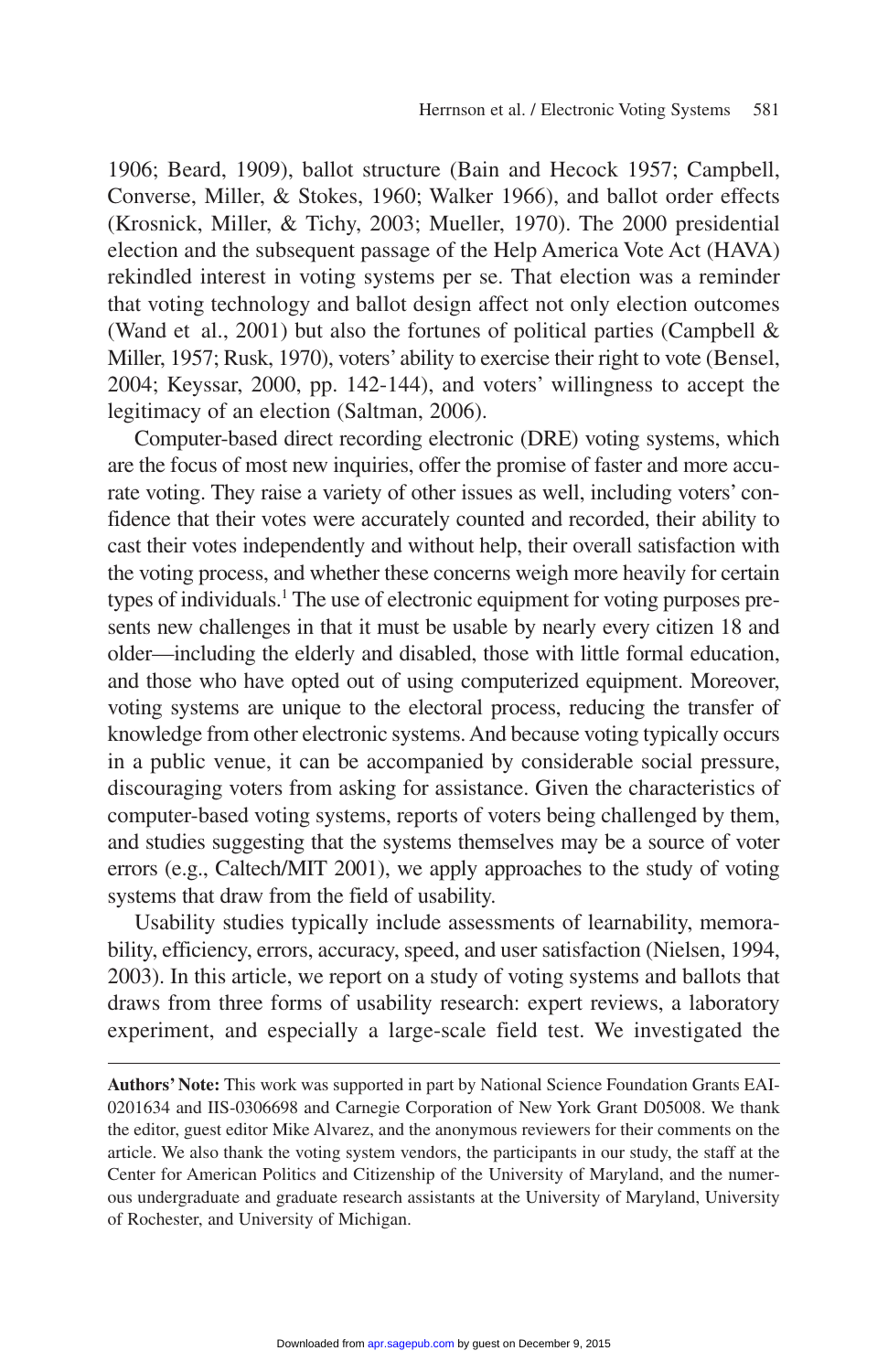usability of six voting systems, both paper based and electronic, representing a variety of interfaces and other attributes. Because ballot design is such an integral part of the voting interface, each system was tested with two styles of ballot. Our goal is to assess the impact of voting systems and ballots on voter satisfaction and the ability to vote independently, without help.

Understanding how voters react to new voting technologies and ballot designs is crucial. Research in this area could help explain the patterns of errors and spoiled ballots reported in other studies, uncover potential problems arising from voter–voting system interactions, identify the impact of different voter characteristics on their voting experience, and suggest improvements in the design of voting interfaces and election administration. Such research also has broader implications for the legitimacy of the electoral process. If those seeking to communicate their political choices through voting—the one political act designed to weigh each citizen's wishes equally—lack confidence in the voting process, this can result in challenges to the legitimacy of elections, such as those raised during the 2000 presidential election, and perhaps lower turnout in the future (see Alvarez, Hall, & Llewellyn, in press).

We approach these issues from the framework of usability research, which includes a variety of approaches and techniques. We study the interactions between voters and a representative set of voting systems via three usability approaches: review by experts, observation of subjects in a laboratory setting, and field tests. The results we report here are derived mostly from the field tests and examine voters' opinions about the systems.<sup>2</sup> We also investigated how voters interact with the systems when different ballot formats were used.

#### **Literature, Theory, and Expectations**

Recent research related to voting systems has consisted mainly of aggregate studies of residual votes (which combine overvotes, undervotes, and spoiled ballots into a single measure). Initial studies have provided important foundational work by showing that voter errors vary by location according to whether traditional paper ballotoptical scan voting systems, mechanical lever systems, or DREs were used (e.g., Caltech/MIT, 2001; Ansolabehere & Stewart, 2005). More recent studies relying on the residual vote have explored the effects of precinct-based versus central optical scan systems and various aspects of ballot formats (Bullock & Hood, 2002; Kimball & Kropf, 2005, 2006). Another focus has been on the effects of education, race, and other demographic factors on voter errors. Most of the research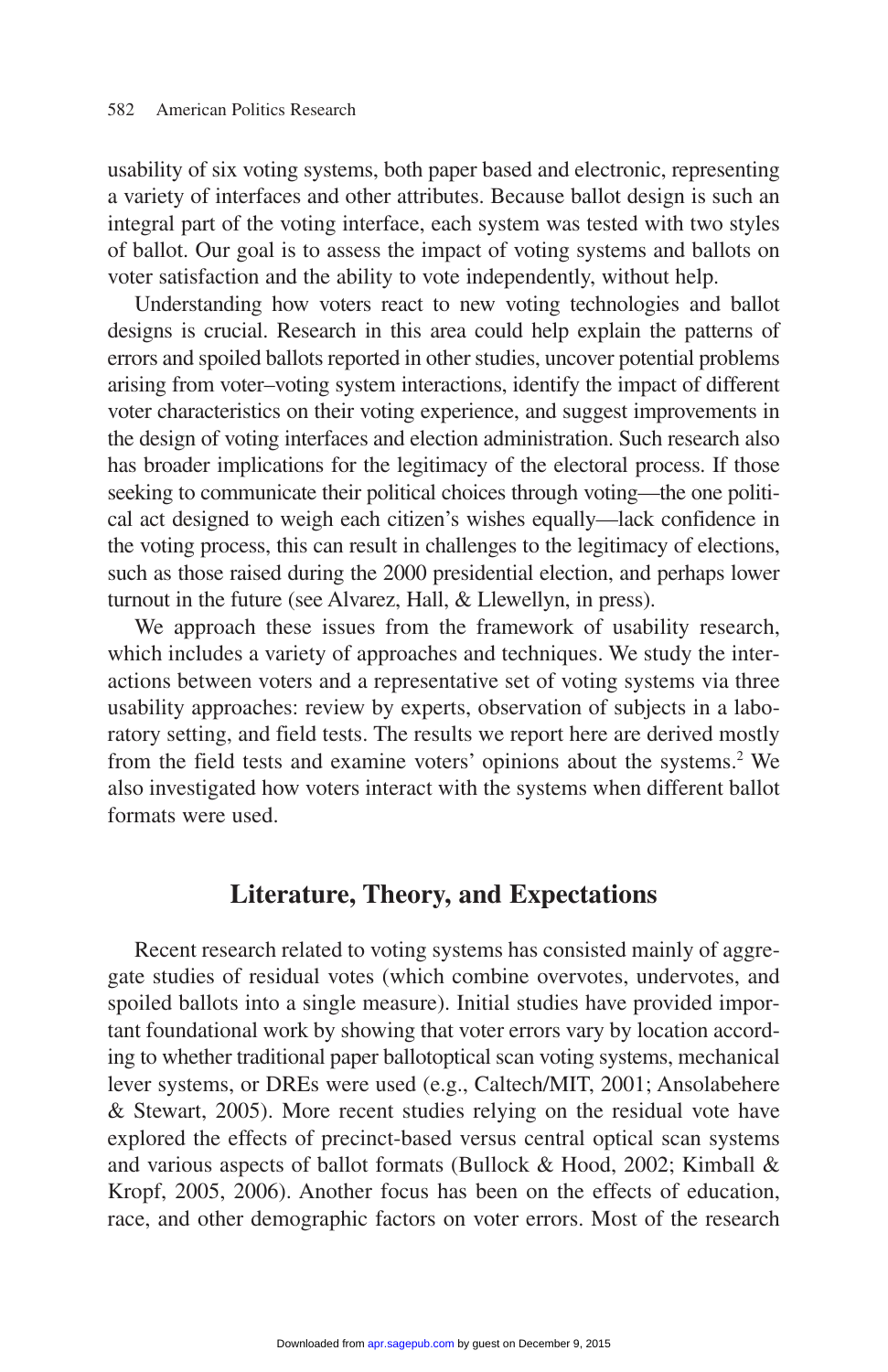reports that precincts comprising members of traditionally underrepresented groups tend to produce more residual votes than do others (Ansolabehere & Stewart, 2005; Brady, Buchler, Jarvis, & McNulty, 2001; Kimball & Kropf, 2005; Tomz & Van Houweling, 2003), although Herron and Sekhon (2005) find that some undervoting on the part of Blacks may be strategic and related to the absence of an African American candidate on the ballot.

These studies have made significant contributions to the understanding of election technology, but they are limited by their reliance on a common methodology: They are all based on the residual vote (or some portion of that measure), which captures only a portion of the kinds of problems voters can have. Most gloss over significant differences among voting interfaces that affect how citizens actually cast their ballots, and because most rely on aggregate data, they cannot measure some aspects of individual behavior that could be the source of the voting errors they report. Moreover, studies using aggregate residual vote data must take special care to separate polling place votes from absentee votes as the voting systems used for these two methods of voting might differ (see Traugott et al., 2008).

An important next step is to move from election forensics (Mebane, 2006) based on aggregate data to direct observation of the interactions between voters and voting systems. This study is an attempt to build on the foundation provided by prior work using a new methodology and data set that directly compare individual voters' experiences when using different voting systems and ballots. Measures recording certain aspects of the voting experience, such as ease of use and trust in the system and whether voters feel the need for help while voting, are important because they can provide insight into what leads to satisfaction and accuracy in voting or, conversely, what causes voter errors and displeasure.

The first step in our research was to assemble a group of human-computer interaction (HCI) experts to conduct a review to assist us with developing measures and hypotheses to guide the field study. HCI draws expertise from psychology, design engineering, and computer science. HCI researchers have developed standard criteria that they apply to computerized hardware and software to assess how individuals can be expected to interact with them and to recommend improvements. One of their major foci is the impact that the complexity of an interface has on the quality of the user experience, including individuals' abilities to accomplish the desired task and to do so with confidence and with little or no need for assistance. HCI assessments typically rely on a set of core heuristics that are modified to meet the needs of specific computer applications. Once these criteria are formalized, the HCI experts apply them in a rigorous and systematic fashion (Nielsen, 1994, 2003).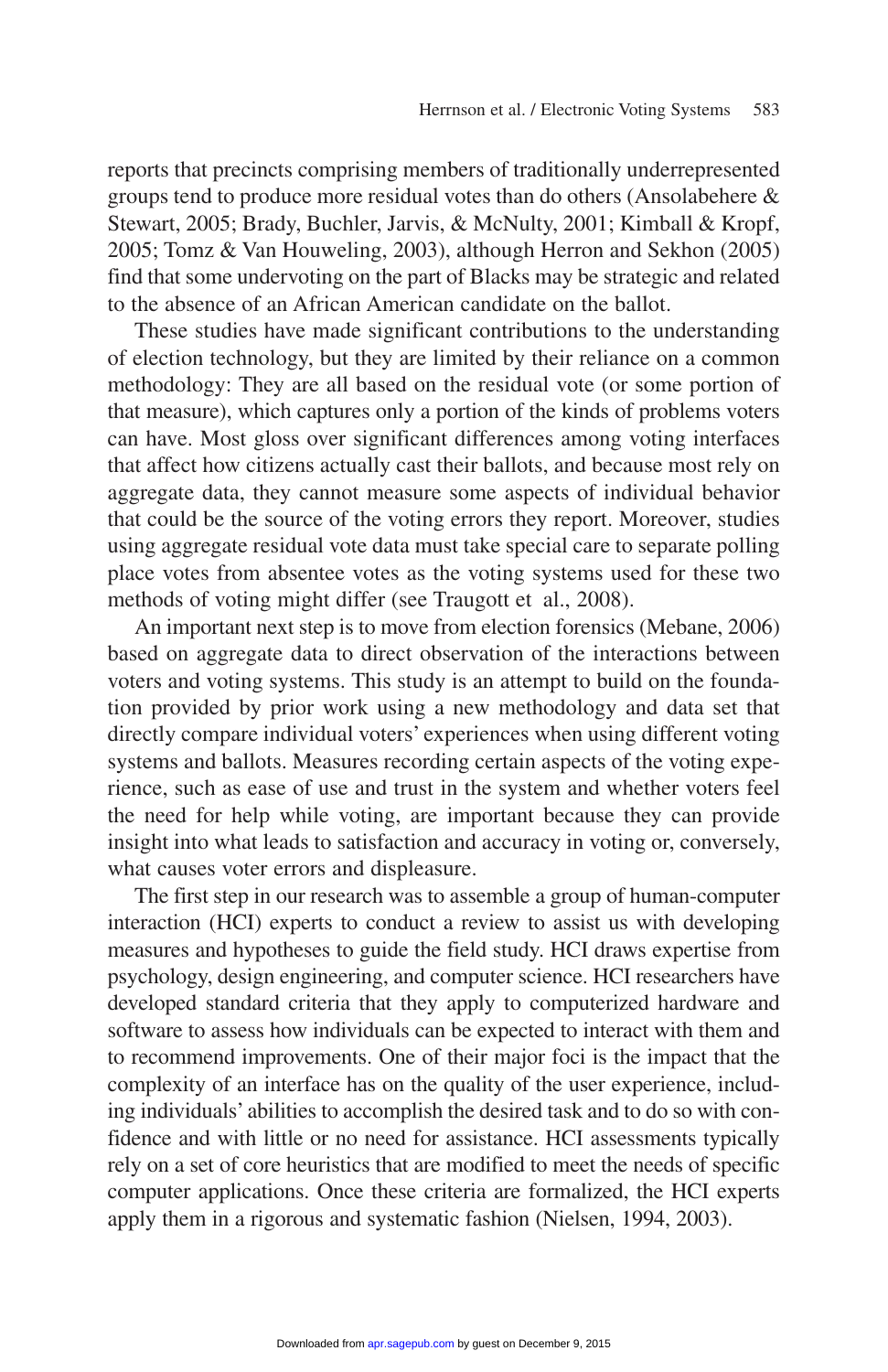Working with a team of 12 internationally recognized HCI experts, we developed eight criteria for assessing voting systems: confidence in the system's ability to accurately record votes, ease of use, voter comfort using the system, readability of the ballot and other system characters, ability to understand the ballot, ease of correcting mistakes, ease of changing a vote, and ease of casting a write-in vote (Bederson, Conrad, Herrnson, Niemi, & Traugott, 2005). These criteria served as major dependent variables in our study. We examine them independently and then in the form of an additive index. The other dependent variable on which we focus is whether the voter felt the need for help while voting, as opposed to voting independently.

Our first set of hypotheses draws on the literature on the digital divide that identifies the highly educated, the young, those well off financially, males, and Whites as the most likely to have experience with computers and other electronic devices (Alvarez & Hall, 2004; U.S. Census Bureau, 2005). We expect that voters whose reported computer usage and other background characteristics place them at higher levels of the divide will provide more positive evaluations of voting systems that exhibit the most computerization and complexity. Voters with these characteristics also should be more likely to use the various systems without asking for help.<sup>3</sup>

The demographic characteristics associated with the digital divide also capture other important considerations. For example, age and education are associated with the ability to use a computer efficiently and effectively. Older adults have been shown to experience more difficulty performing tasks with a computer (Riviere & Thakor, 1996), and they consistently perform less well both with respect to time required and number of errors committed (Kubeck, Delp, Haslett, & McDaniel, 1996). We include income, race, and sex because of their relationships to past practices and persistent norms such as the availability of technical training, subject-matter biases in education, the overall use of machinery, and as a reflection of the way political jurisdictions are drawn.<sup>4</sup> These forces all pull in the same direction as those associated with the digital divide. Another group that might experience problems with the new voting systems consists of those for whom English is not the primary language.

A second set of hypotheses also draws on the field of usability and concerns the effects of prior experience. Owing to familiarity with the process and experiential learning, we expect individuals who have voted before to provide more positive appraisals of the voting systems and to be less likely to feel the need for help (Grissom & Perlman, 1995; Nielsen, 1994). This is logically extended to suggest that specific experiences with voting systems should also matter; voters who have previously used systems similar to those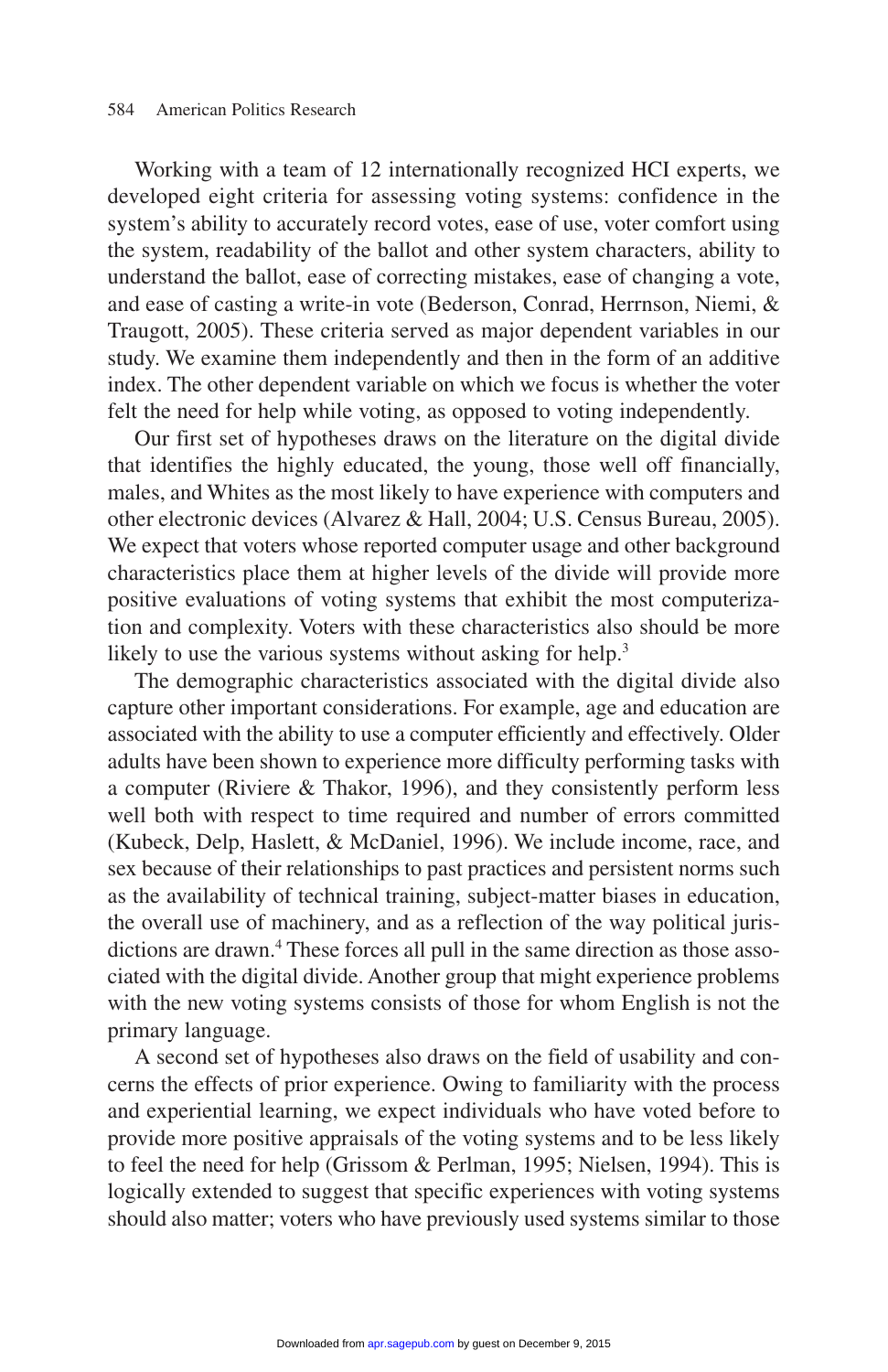studied may provide more positive appraisals of voting systems with those features and should be less likely to feel the need for help when using them.

Our third hypothesis is that the type of ballot the participants encounter will influence their voting experience. The political science literature (e.g., Kimball & Kropf, 2005; Niemi & Herrnson, 2003) and the HCI experts have identified ballot design as an important factor in voting. Here we focus on one specific feature of ballot design. We hypothesize that individuals using a ballot with a straight-party option will provide lower evaluations of the systems and will be more likely to feel the need for help than will those using a standard office-bloc ballot because the former adds another layer of complexity to the voting process.<sup>5</sup>

Following the expert review, we used a second method to evaluate the voting systems: observation in a usability laboratory. The lab experiment enabled us to record and analyze the voting experience of 42 voters with diverse background characteristics. The findings from the lab study lent some support to our hypotheses about the relationships between voting system attributes, voter evaluations of the systems, and voter characteristics. Because the lab study was videotaped, we were able to code the sequence of actions voters took and assess the amount of time it took them to vote. The findings from the expert review along with the lab data were especially useful in pinpointing voting system characteristics that impacted voters' evaluations of the systems and their need for help when using them (Conrad et al., 2006).

#### **Research Design**

#### **Voting Systems and Ballots**

We began by reviewing the dozens of paper ballot/optical scan, and DRE systems that are available and selecting six that incorporate the major design principles used in contemporary voting systems. Two considerations limited the number tested. First was the number of systems we could expect subjects to test. Athough we paid subjects \$5 or \$10 (varying by location) for their participation, asking them to evaluate more than six systems in a given setting seemed infeasible. Second was the willingness of voting system manufacturers to participate. Fortunately, the manufacturers of five voting systems having characteristics we deemed important to test agreed to loan us voting machines and to provide programming and other assistance. To these systems we added a prototype that incorporates design features that rate highly on usability tests but have yet to be incorporated into voting systems (Bederson, 2001).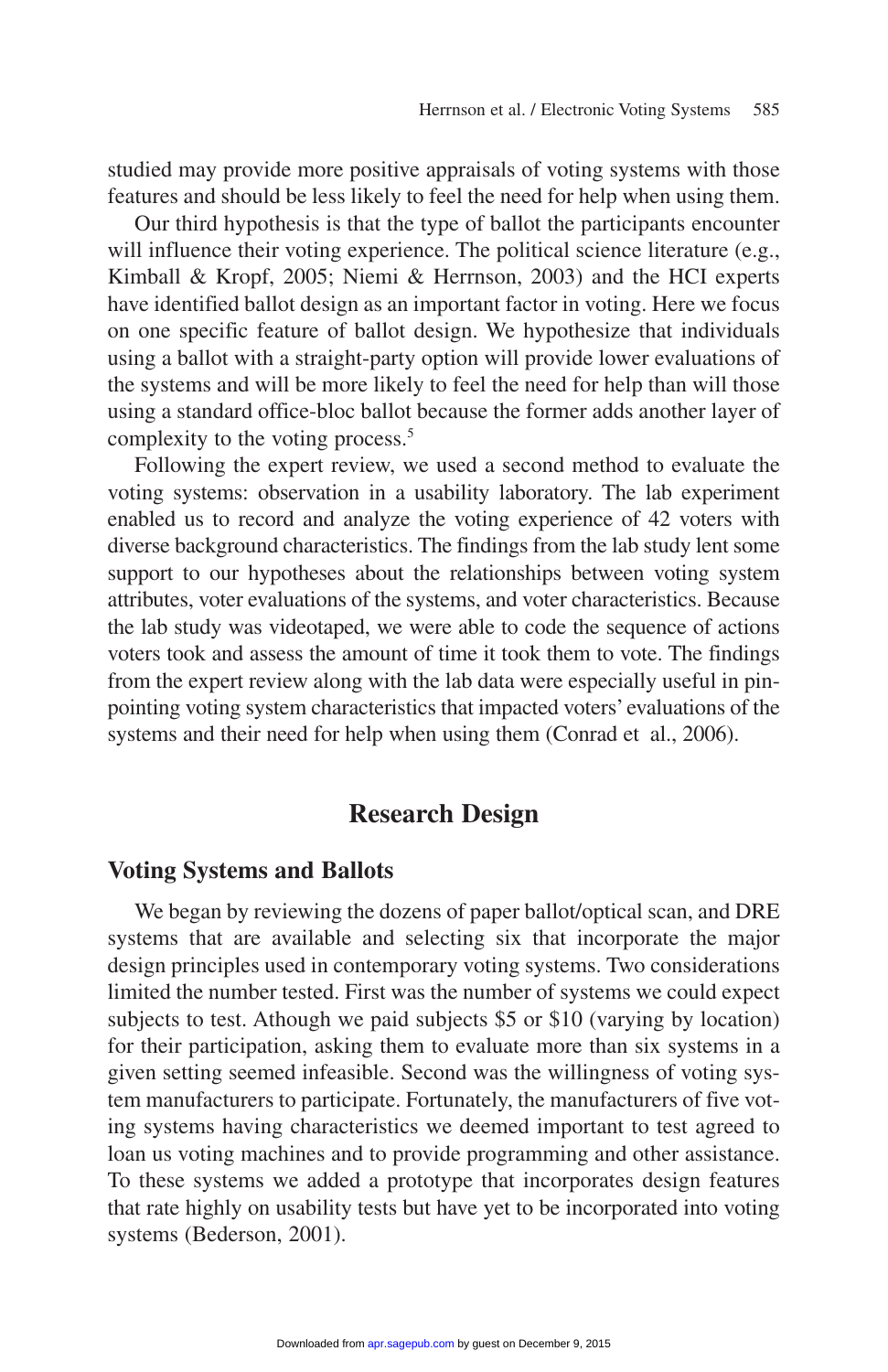The systems included in the study incorporate a representative array of design principles.<sup>6</sup> Foremost among the differences is the voting interface. Three are touch screen (Avante Vote-Trakker, see Figure 1a; Diebold AccuVote-TS, see Figure 1b; and Zoomable protype, see Figure 1c). Another (Hart Intercivic eSlate, see Figure 1d) uses a wheel-and-button system to navigate and vote. One (Nedap LibertyVote, see Figure 1e) presents the entire ballot at once and requires voters to press "membrane buttons" (smooth buttons located behind the ballot) to vote. The final system (ES&S Model 100, see Figure 1f) uses a paper ballot and an electronic optical scan system for checking the ballot before it is cast. Another major difference was whether the system included a so-called voter-verifiable paper trail. This feature was on one of the systems tested (and is inherent in a paper ballot). Other differences include whether the ballot advances automatically after a vote is recorded and the type of online help it offers. (More full descriptions are provided in Herrnson et al., 2008.)

The same ballot—of our own design—was used on all voting systems. It was about the length of ballots used recently in many states, containing 18 offices and four ballot questions. The ballot contained most of the features that occur in ballots across the states: partisan and nonpartisan sections, federal, state, and local offices, multiple parties, an uncontested race, and races with more than one candidate to be elected. There were two versions: a standard office bloc design and another that differed only in that it included a straight-party option for partisan offices (a party-column design on the LibertyVote). The ballots were programmed onto the systems by their manufacturers (or with their assistance) to ensure that voters were presented with the best possible voting interface. When voting systems offered different programming options for ballot presentation or other features, we instructed the manufacturers to use the configurations most frequently requested by election officials.

#### **The Field Study**

The goals of the field study, our third method for assessing voting systems, made it important to recruit a diverse set of participants. We made special efforts to involve individuals with a wide range of relevant experience. We included frequent computer users and individuals who had not used computers at all. Likewise, we recruited especially among the young (who had little voting experience of any sort) and the elderly (who might have physical problems that would make voting difficult and who might be unfamiliar with computers). The 1,540 participants were recruited from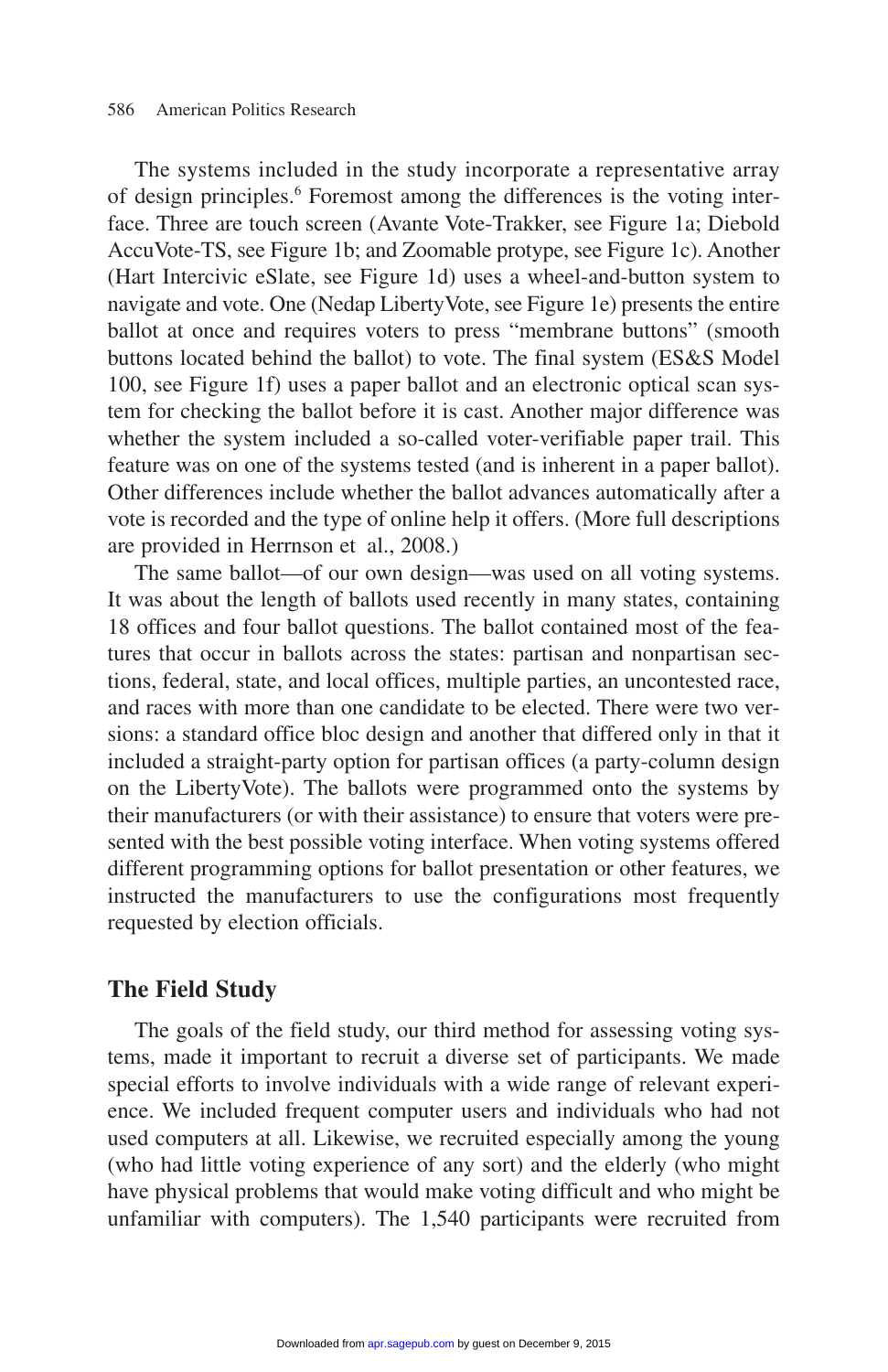**Figure 1 Voting Systems: (a) Avante Vote-Trakker, (b) Diebold AccuVote-TS, (c) Zoomable Protype, (d) Hart Intercivic eSlate, (e) Nedap LibertyVote, and (f) ES&S Model 100** 

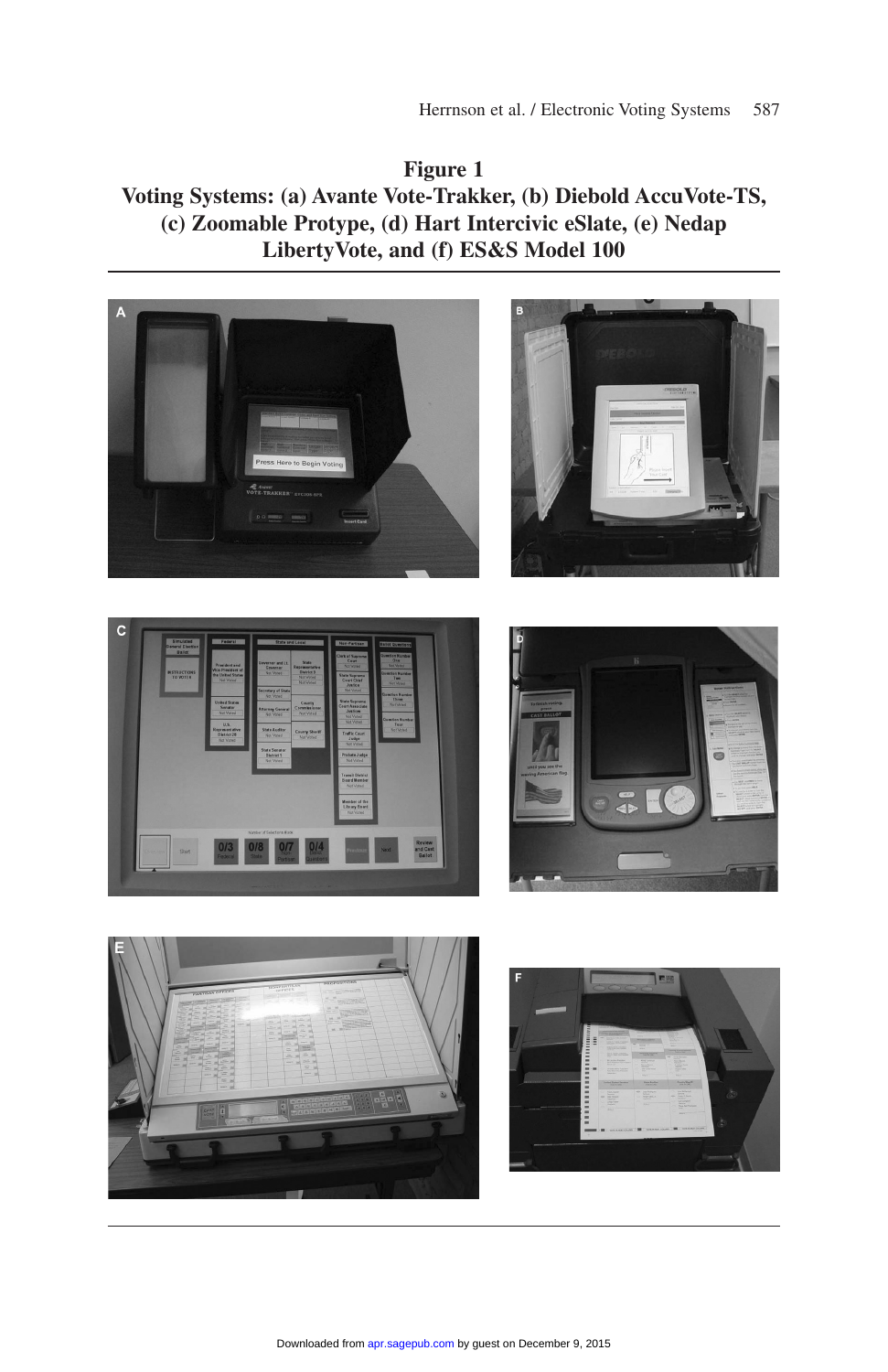university student bodies, faculty, and professional and maintenance staffs; upscale and downscale shopping malls; senior citizens' facilities; community centers; and other places. The study was conducted in a variety of urban and suburban areas in Maryland, Michigan, and New York. These states rely on different voting technologies, ensuring that participants had exposure to a variety of voting systems and ballot designs.<sup>7</sup> The result of our recruitment efforts is a sample of participants with significant variation on key background variables (see Web appendix).8

As part of a brief orientation to the project, participants were asked to read a voter guide (or information booklet). The voter guide resembles the nonpartisan sample ballots mailed to registered voters by election officials in some localities and published in some local newspapers. Voters frequently circle their choices on these samples and take them into the voting booth to aid them in voting. By recording their voting decisions ahead of time, voters are able to cast their ballots without relying entirely on memory. For each race, the voters were asked either to make their own choices or to vote a particular way. We asked voters to make some selections on their own, in response to information about specific candidates, to get and keep them engaged in the voting process. The primary reason for asking voters to vote a particular way in some contests was to have them do the things that voters frequently do in the polling place: change a vote, cast a write-in vote, and omit a vote for one office. Participants were directed to vote on one of the systems and to complete a questionnaire when finished. Some 788—just over half—of the participants made open-ended comments on one or more of the systems, which indicates the seriousness with which they undertook the exercise.9 This procedure was repeated until each had voted on all six systems. The order in which participants voted on various systems was determined using a  $6 \times 6$  randomized Latin square design to mitigate the impact of learning effects (or a  $4 \times 4$  design in which individuals were tested on only four systems). Participants concluded the experiment by completing a demographic questionnaire. (The instruction booklet and questionnaires are provided in Herrnson et al., 2008, and the web appendix).

#### **Results**

#### **Assessments of Voting System Characteristics**

Given all the publicity about problems with voting procedures, our initial, most general finding is how favorably the various systems were rated. An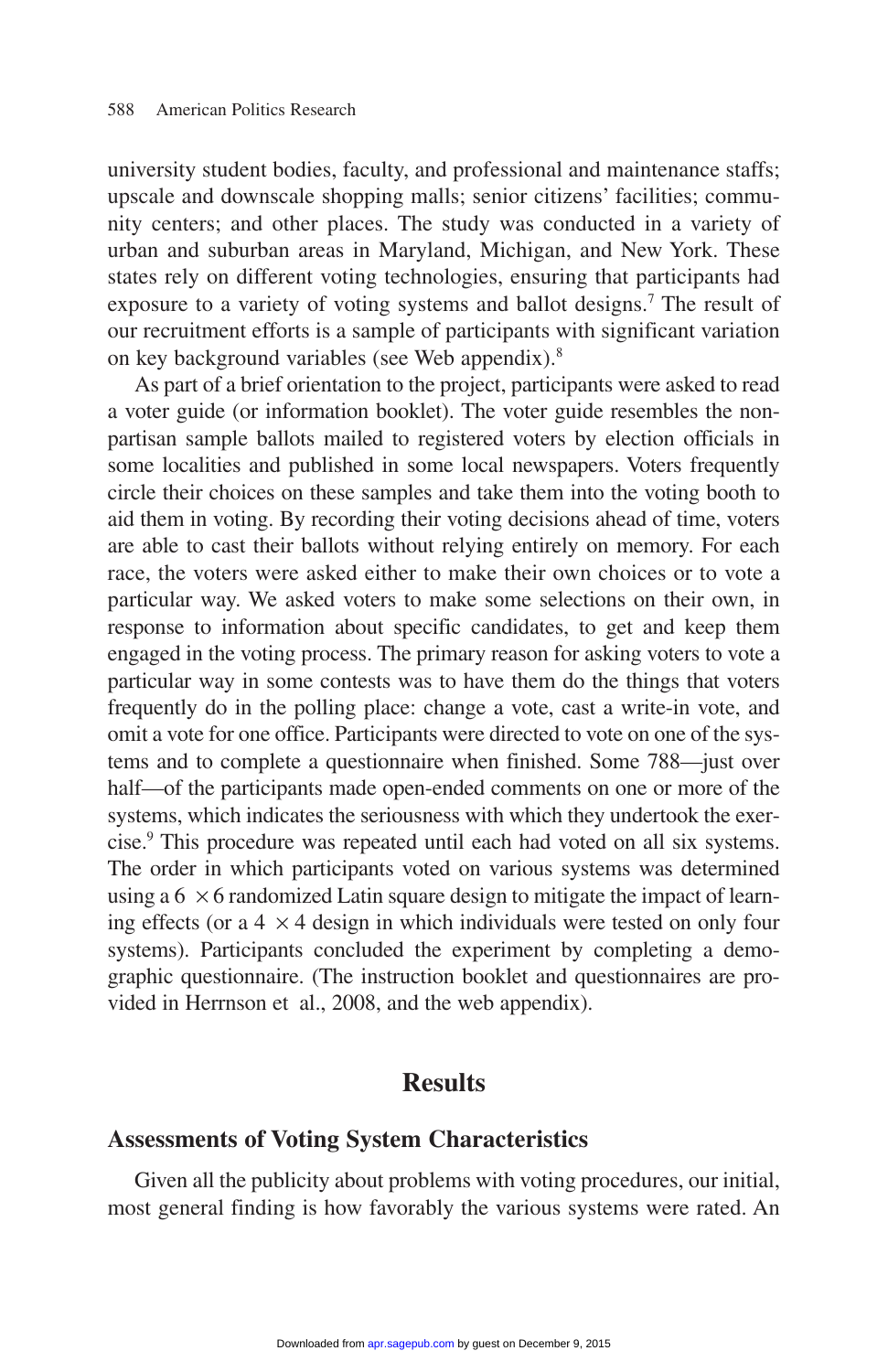|                                                                                                                                                                          |                                 |                                                               | Evaluations of Voting Systems on Various Usability Criteria |                   |                              |                                                                           |
|--------------------------------------------------------------------------------------------------------------------------------------------------------------------------|---------------------------------|---------------------------------------------------------------|-------------------------------------------------------------|-------------------|------------------------------|---------------------------------------------------------------------------|
| Criterion                                                                                                                                                                | (Paper Ballot/<br>Optical Scan) | ES&S Model 100 Diebold AccuVote-<br>Advance TS)<br>TS (Manual | Avante Vote-Trakker<br>TS With Paper)<br>(Auto Advance      | (Prototype)<br>ТS | and Buttons)<br>eSlate (Dial | Zoomable Hart InterCivic Nedap Liberty Vote<br>With Buttons)<br>Full Face |
| Confident vote recorded<br>accurately                                                                                                                                    | 5.31                            | 5.79                                                          | 5.59                                                        | 5.80              | 5.15                         | 5.15                                                                      |
| Ease of use                                                                                                                                                              | 5.60                            | 5.92                                                          | 5.21                                                        | 5.77              | 4.10                         | 5.04                                                                      |
| Comfort                                                                                                                                                                  | 5.56                            | 5.89                                                          | 5.14                                                        | 5.71              | 4.18                         | 4.95                                                                      |
| Characters easy to read                                                                                                                                                  | 5.81                            | 5.12                                                          | 5.71                                                        | 6.03              | 5.44                         | 5.20                                                                      |
| Ballot easy to understand                                                                                                                                                | 5.78                            | 5.10                                                          | 5.63                                                        | 5.98              | 5.29                         | 5.31                                                                      |
| Correcting mistakes easy                                                                                                                                                 | 4.88                            | 5.76                                                          | 4.72                                                        | 6.06              | 4.61                         | 4.96                                                                      |
| Changing vote easy                                                                                                                                                       | 4.83                            | 5.83                                                          | 4.74                                                        | 6.12              | 4.70                         | 5.00                                                                      |
| Casting write-in vote easy                                                                                                                                               | 6.09                            | 5.99                                                          | 5.41                                                        | 6.10              | 4.15                         | 5.10                                                                      |
| Average of evaluations                                                                                                                                                   | 5.48                            | 5.92                                                          | 5.27                                                        | 5.94              | 4.70                         | 5.08                                                                      |
| Approximate $n$                                                                                                                                                          | 503                             | 66p                                                           | 65                                                          | 1,492             | 1,505                        | 492                                                                       |
| Note: Entries are mean scores on 7-point scales; $1 = \frac{\text{strongly}}{\text{diag}}$ disagree; $7 = \frac{\text{strongly}}{\text{diag}}$ agree. TS = touch screen. |                                 |                                                               |                                                             |                   |                              |                                                                           |

|        | Usabili.<br>Ξ, |
|--------|----------------|
|        | Various        |
|        | $\frac{1}{2}$  |
| Table. | vstems         |
|        | $\sim$         |
|        |                |
|        |                |

589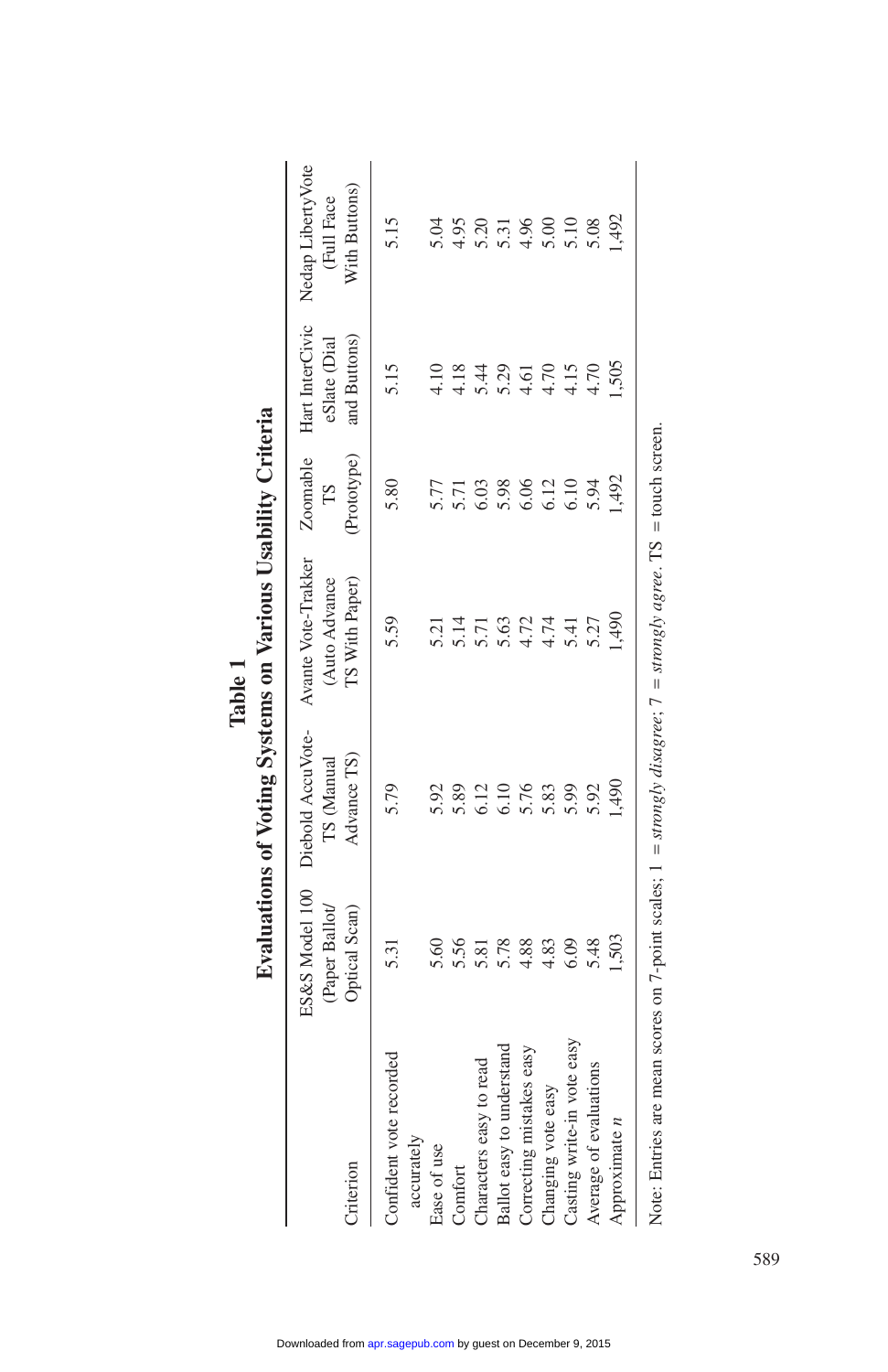overall evaluation of the systems, created by averaging the responses for each system on the eight usability characteristics, where evaluations range from 1 (lowest) to 7 (highest), is presented in the bottom row of Table 1. Five of the systems received an average score above 5.0, and two of the touch screen systems scored close to 6.0.

Nevertheless, participants varied in their responses on some criteria and viewed some systems more favorably than others. Most important, perhaps, are the relatively high levels of voter confidence, especially in the DRE systems. When asked how much they disagreed or agreed with the statement "I am confident that my vote was accurately recorded," the three touch screen systems were rated more highly than the paper ballot/optical scan system (for each of the three comparisons with the ES&S,  $p < .001$ , twotailed). Far from expressing concern over the "black box" of electronic gadgetry, voters judged the touch screen systems as highly reliable.

Most of the lower ratings involve changing votes or simply correcting mistakes. Even on the systems most highly rated on this feature, Diebold and Zoomable, this was typically the lowest rated feature. Based on our observations, and the analyses from the lab experiment and review by HCI experts (Bederson et al., 2005; Conrad et al., 2006), it is clear that some voters were confused by the need to deselect a candidate before voting for another one on these systems.

We can better explain the usability ratings by linking them, insofar as possible, to the features of the individual systems. We organize the discussion by the type of voting interface, as that is the most significant difference between systems. In making connections between features and rankings, we rely heavily on the judgments the HCI experts expressed during the expert review, the almost 800 comments of those participating in the field study and observations we made during that study, and by the laboratory experiment.10 Following this discussion of the various system characteristics, we present the results from our models of the effect of individual characteristics on overall satisfaction and the need for help.

*The paper ballot with optical scan*. A priori, one might have thought that paper ballots would set the standard against which all other methods of voting would be judged. After all, a paper ballot is familiar to nearly everyone, and a mark on a piece of paper is tangible and remains visible throughout the voting process. Indeed, much of the discussion about DREs has been about the absence of a paper trail, which many activists argue is the ultimate backup. Despite all this, the paper ballot system was not rated especially well in terms of the confidence voters expressed that their vote would be accurately recorded.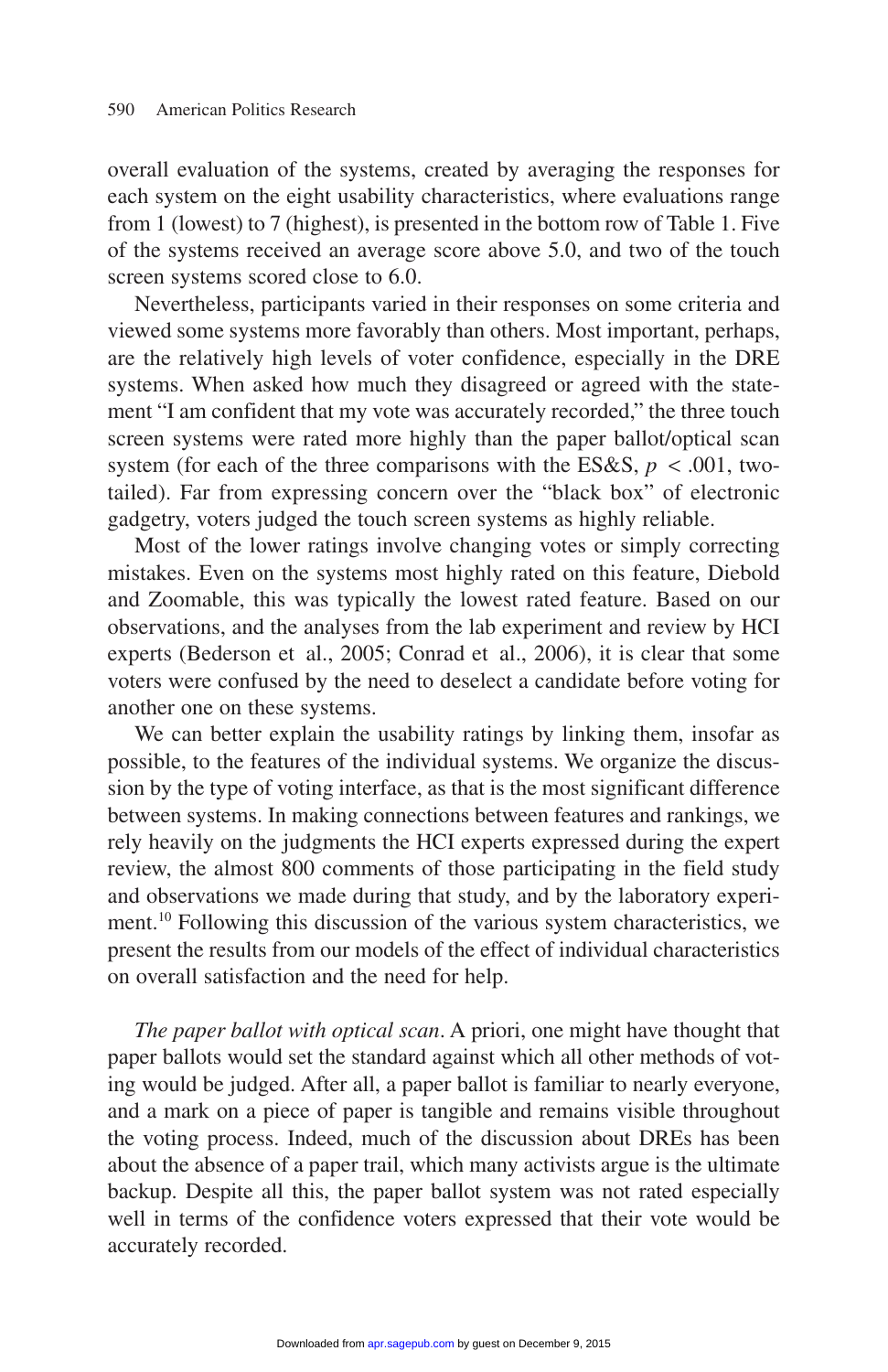The explanation for the middling confidence expressed in the paper system may lie in a number of features of the ballot and of the voting process. First, everything on the ballot is visible at once (technically, with a flip of the page): general instructions, reminders to "vote in next column," the 18 offices to be voted on, and the four ballot questions. For some, this amount of information may have been overwhelming, leading them to wonder whether they correctly filled out the ballot. At least two other features led to the low confidence rating. One was the difficulty of making changes. If voters made a mistake, they were supposed to obtain a new ballot. If they did trade ballots, they may have felt that filling out the ballot a second time created more opportunities for mistakes. If they erased their mark and revoted on the same ballot (as many did), they may have felt that the erasure could create a problem. Indeed, of the 382 individuals commenting negatively on the paper ballot system, nearly a quarter—considerably more than for any other category—wrote about changing votes: "Changing anything was time consuming," "having to get a new ballot with mistake was a pain," and it was "time consuming if you make a mistake."

The second shortcoming was that the ES&S system required two steps, yet there was little meaningful feedback. Most voters seemed oblivious to the fact that their ballots were being scanned for overvotes when they put them into the ballot feeder attached to the ballot box.<sup>11</sup> Apart from feedback related to overvoting, there was no indication that the ballot was filled out properly or completely. Lacking a review feature, voters could not be sure their votes were cast as they intended.

On criteria such as ease of use, comfort, readability, and ease of understanding, the paper ballot was judged more favorably, although still not at the level of the highest-rated DREs.<sup>12</sup> Some of the same factors—a large volume of information presented at one time and shortcomings associated with changing a vote—may have detracted from the voting experience.

Casting a write-in vote was judged to be very easy. This is not surprising because there was no keyboard to contend with; on a paper ballot, one truly writes in the name. However, simplicity does not necessarily mean that individuals voted correctly. Indeed, an analysis of the ballots shows that 26% of the voters failed to fill in the bubble beside the write-in, which is how the computer indicates that a ballot needs to be counted by hand (Herrnson et al., 2008). In this regard, paper ballots may be deceptively easy.

*Touch screens*. Touch screens have been hailed as the modern way to vote, similar to ATMs at banks, check-in options at airports, and fuel pumps at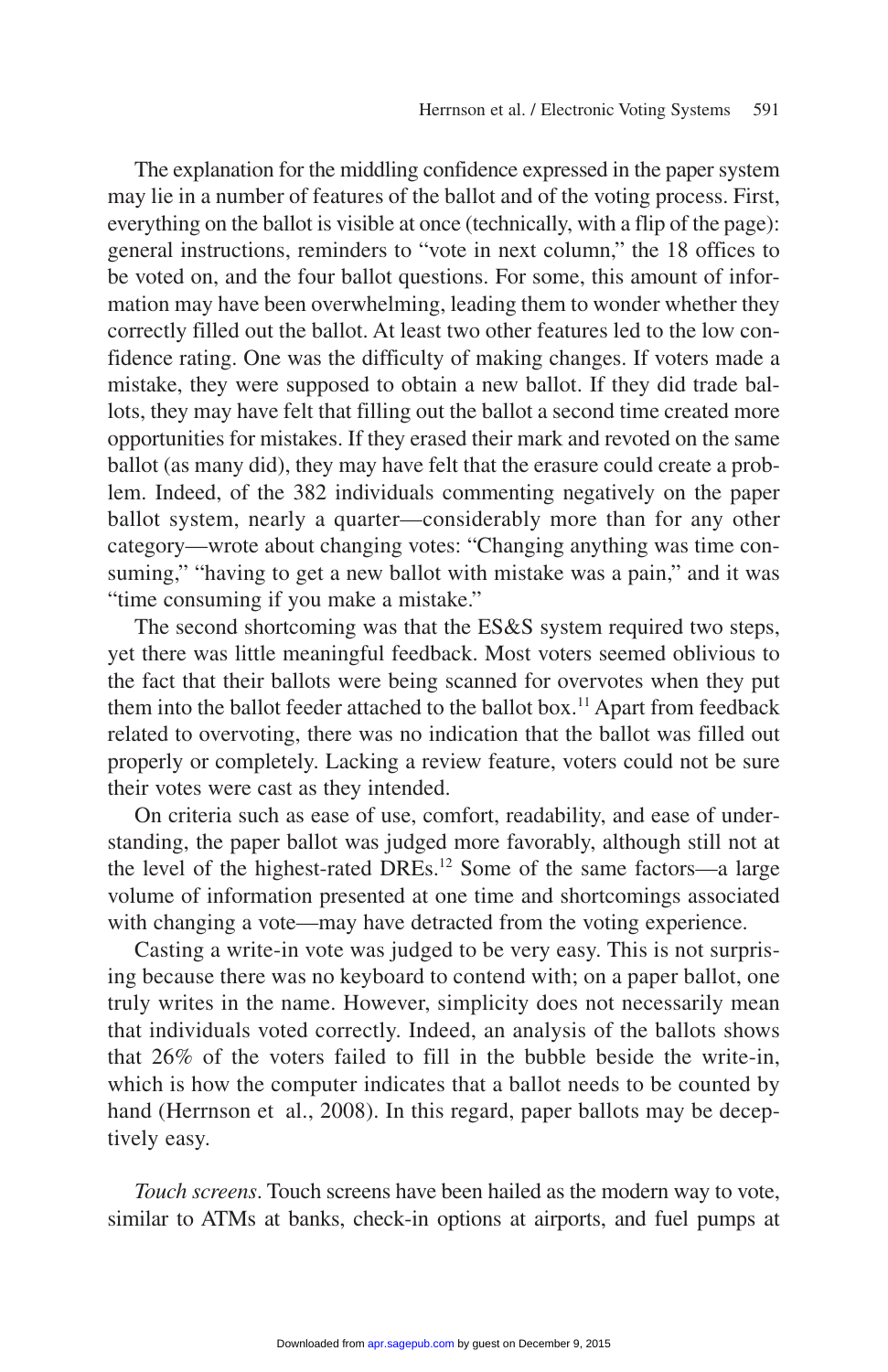gasoline stations. They also have been maligned by some activists as unfair to those with little computer experience and as problematic for their reliance on fallible electronics, their lack of transparency, and their questionable security. Our field studies demonstrate that the general public does not perceive these to be serious problems. On the crucial rating of confidence, all three were rated higher than the alternative systems  $(p < .001$  for all comparisons, two-tailed), and two—the Diebold and the Zoomable systems—were given especially high ratings—a mean of 5.8, with 50% expressing the strongest level of agreement (a score of 7) with the statement that their votes would be accurately recorded and more than 70% giving them a 6 or 7.

The high ratings on the confidence measure for the Diebold and Zoomable systems indicate that voters do not necessarily need a paper ballot or paper trail to trust that their votes are recorded accurately. The fact that the Avante system, which has a paper trail, was rated highly on confidence relative to how it was rated on other measures, suggests some potential benefit of having a paper record. Nevertheless, most of the evidence is to the contrary. We observed that few of the participants took the time to thoroughly examine the paper record, despite our calling it to their attention when introducing them to the system; video from the lab study corroborates these observations from the field (Conrad et al., 2006).

The Diebold and Zoomable systems were rated highly across the board. Few voters had problems with the Diebold, and most of those had to do with getting started—shortcomings easily remedied without violating the privacy of the vote. The Zoomable system was rated only slightly lower on ease and comfort. Of the 329 subjects who made negative comments on this system, about 10% found its unique zooming feature distracting or confusing.

The Diebold and Zoomable systems also were rated favorably on ease of correcting mistakes, making changes, and casting write-in votes. On the Diebold system, some subjects were unaware of the need to deselect before making another selection, leading to somewhat reduced ratings on correcting mistakes and changing a vote. As for write-in votes, the Zoomable system was rated best (although not statistically better than the paper ballot), evidently because a keyboard popped up front and center in the middle of the screen.

Both systems suffered slightly from problems related to casting a vote. On the Diebold system, the reaction to the instruction "CAST BALLOT" was too slow for some voters, causing them to push it extra times rather than waiting for the system to complete the task. With the Zoomable system, the screen target area labeled "review and cast ballot" was visible all of the time, leading some voters to touch it after selecting candidates for every office. This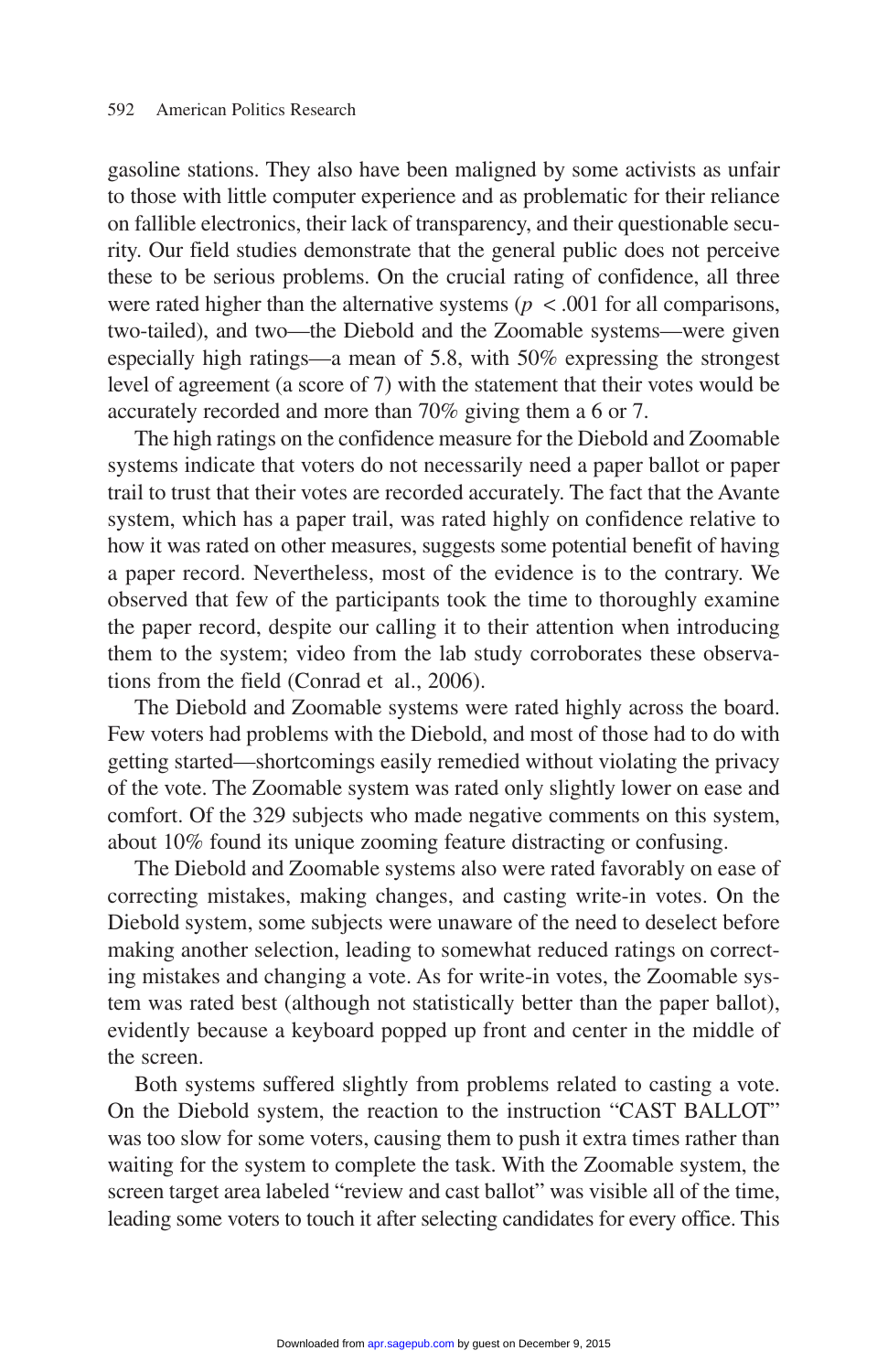created problems in navigating to the next office. In addition, after one person completed voting, the "begin vote" for the next voter appeared, leading some individuals to write comments indicating that they were unsure whether they had actually finished voting.

Voters provided less positive feedback on the Avante system, rating it lower on all measures than the other touch-screen systems. There was also greater differentiation in its ratings. As noted, it was given a relatively high score on confidence that one's vote would be recorded accurately. It was also judged relatively easy to read and understand (but significantly lower than the other touch screen systems,  $p < .002$ , two-tailed). However, voters generally rated the Avante system lower on comfort and ease of use.13 Voters rated it especially low for correcting mistakes and changing votes, rating it a point lower than the Diebold and Zoomable systems (for each measure and machine comparison,  $p < .001$ , two-tailed). Among the 446 voters who commented on the Avante system, a quarter noted this factor.

The lack of comfort and the low ratings on changing votes can probably be traced to the automatic advance mechanism, which distinguished this system from all others. The HCI experts were quick to note that this feature added to the complexity of voting and reduced one's ability to control navigation through the ballot. Ten percent of the voters who commented about the system referred to this. Casting a write-in vote was also a problem for many voters on the Avante system. One needed to enter the first name, tab, and then enter the last name. This feature often went unnoticed by voters, who typed in both first and last names at once and then had to delete the last name and re-enter it. Finally, the comments of some voters as well as our viewing of the videotapes from the laboratory experiment indicate they found the review and voting process somewhat confusing. After a voter pressed the screen to vote, the system printed the paper record and asked if the voter wished to accept the vote as shown on the record. However, this only allowed them to verify their vote, not change it. A few voters made comments indicating that they did not quite understand the final step. The response of one voter was typical: "At the end I thought I had cast my vote, but I had to cast it again."

*Wheels and buttons*. The most unique system had a mechanical interface for navigating and selecting and entering one's choices. The HCI experts warned that the wheel could be difficult to learn and would lead to confusion at various stages of the voting process. Compared to the touch-screen systems, voters reported the wheel and buttons as less comfortable and the ballot not as easy to understand (for each measure and machine comparison  $p < .001$ , two-tailed). The wheel and button mechanisms posed challenges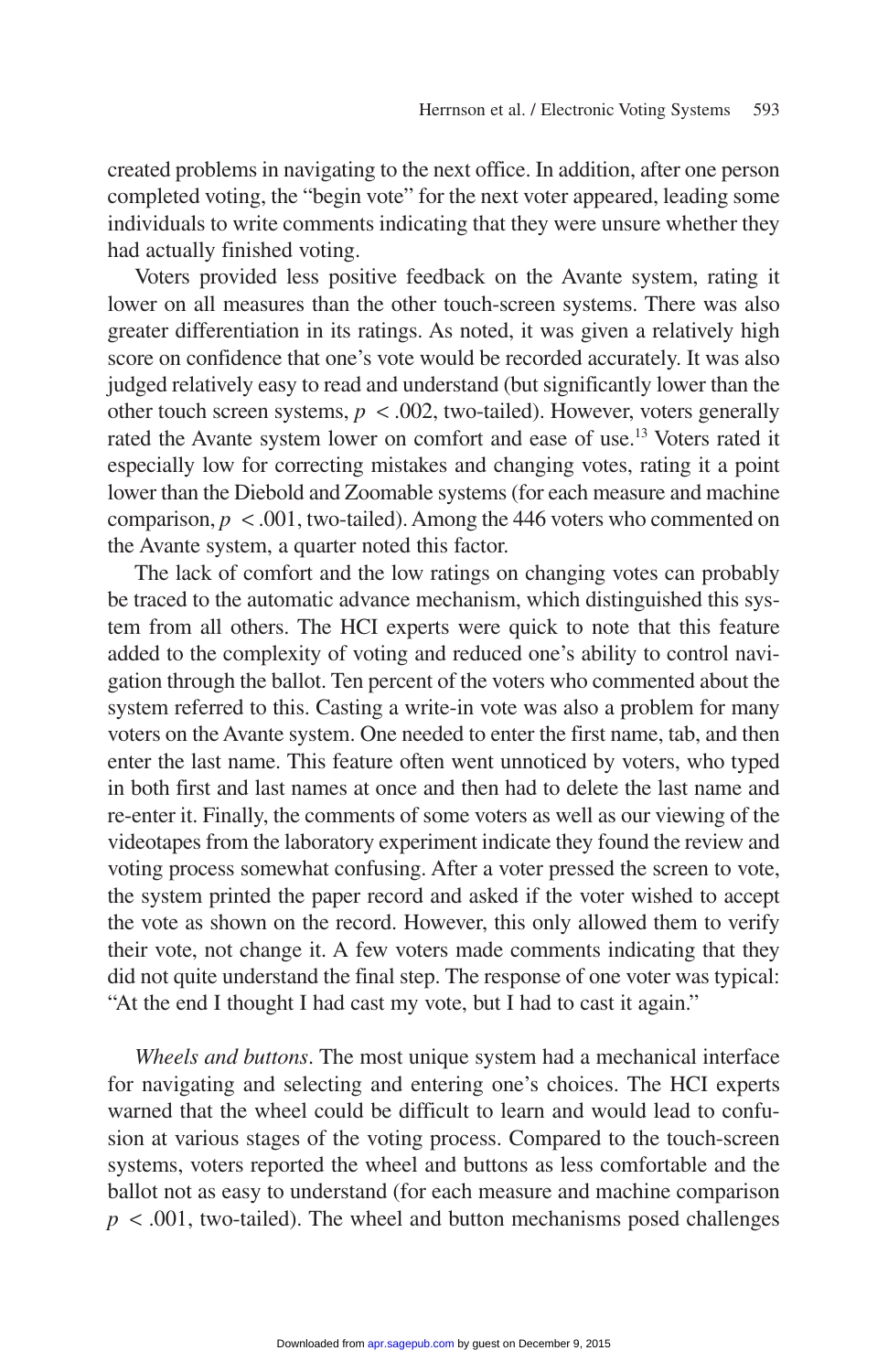to voters when they activated the system, entered candidate selections, made corrections, and changed a vote. Many commented that the mechanisms were slow and cumbersome, reflecting the fact that it took more steps to perform most actions, including voting for candidates, than did it on the touch-screen systems. These issues showed up clearly in the analysis of the videotapes from the laboratory experiment (Conrad et al., 2006).

Another reason for the low ratings of this system was related to navigation across the ballot. The wheel does not provide one-to-one tracking—that is, movement of the wheel does not correspond to movement across the screen. This added to the problems some voters had in locating where they were on the ballot. Many who asked for help on this system were looking for particular candidates and did not realize that they had moved several offices beyond the bloc in which the candidates'names would appear. When they figured this out (perhaps after assistance), they would turn the dial in the other direction, often moving too far back—beyond offices they had already voted on. Even when they had the correct office in front of them, some voters found it difficult to stop the wheel on their chosen candidate. Of the 653 people who commented on the system, 40% referred to its navigation features.

The HCI experts also noted that the process for casting the ballot could cause confusion. When it came time to cast a ballot, voters pushed a castballot button, which took them to a review screen. Often, after looking it over, they would push the vote button again, thinking they were done. What they got instead was a second review screen, which listed the remaining offices on the ballot. Many voters reported this confused and frustrated them. The low confidence rating voters assigned to this system may reflect the accumulated frustration many voiced about it.<sup>14</sup>

*Membrane button, full-screen system*. The full-face ballot system we tested was rated relatively low across the board. Such variation as did occur found the highest rating for ease of understanding—probably owing to the fact that the entire ballot was laid before the voter. The low ratings were probably due to multiple challenges faced by voters. First, because the system had no shielding to prevent glare, it was difficult to see the screen in a well-lit room.

Second, the membrane buttons may have contributed to the low ratings on comfort and ease of use.15 Although the button was covered by the ballot, so one did not actually see it, one had to push directly on it using some force. Thus, some voters pushed on the ballot very close to the button but without any effect. One third of the 583 subjects commented negatively on the buttons.

Correcting mistakes required deselecting one candidate before selecting another. This may have combined with the workings of the membrane buttons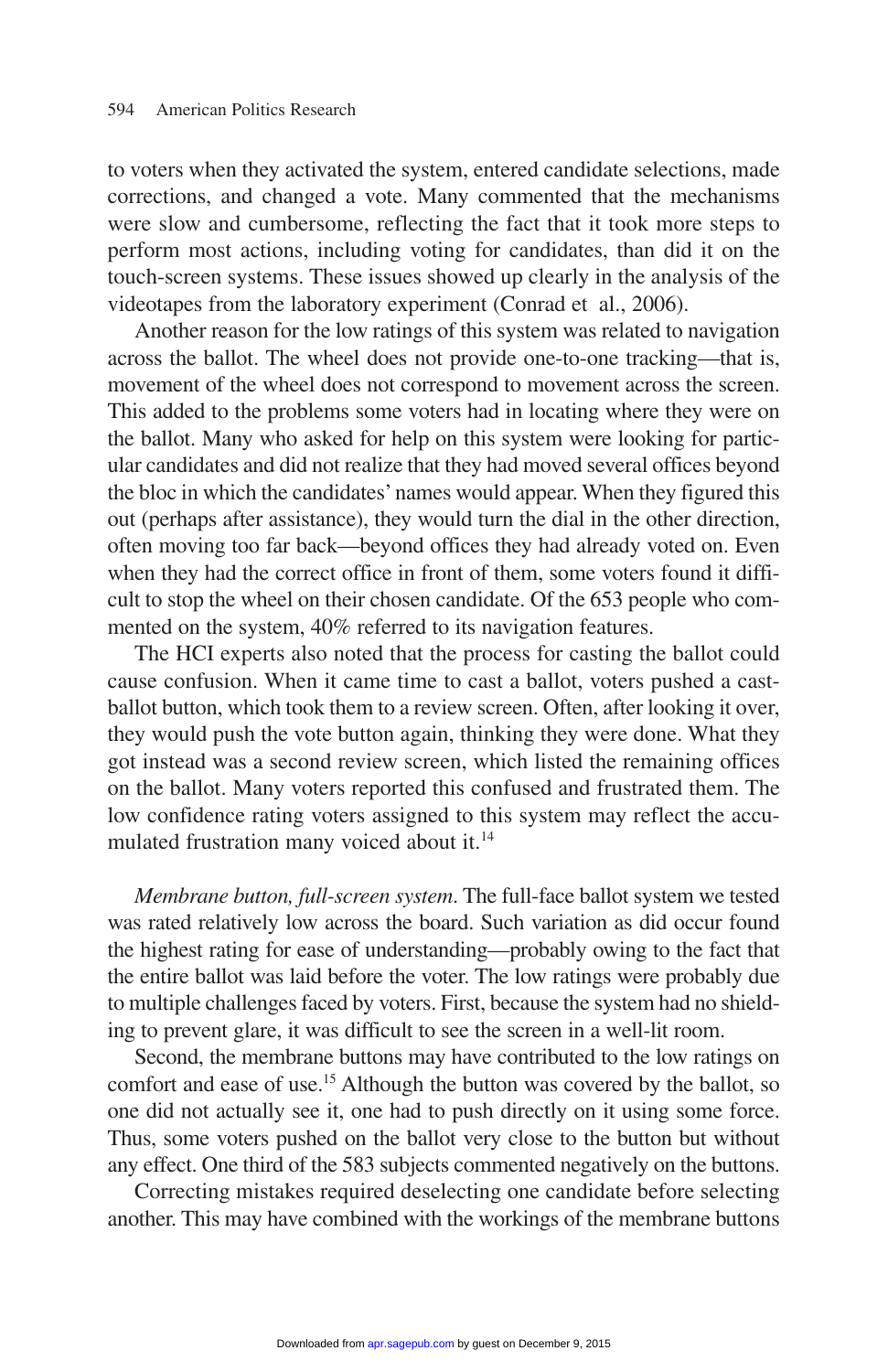to further contribute to the low ratings for those processes. Casting a write-in vote was given a low rating as well. The text window was small, making it hard for some to see the results of their actions, and there was also no way to check one's write-in vote just prior to casting the ballot.<sup>16</sup>

There were additional problems when casting the ballot. When some offices were left blank, the system informed voters they had undervoted, but the text window was so small that some did not notice the message. When they did understand the problem, they sometimes voted for one office they had left blank but failed to notice other such offices, leading to a series of undervote messages. In addition, when the screen said "Ballot Complete," voters often failed to realize that they still had to press "Cast Ballot." All of these difficulties undoubtedly contributed to the low rating given this machine on confidence that one's vote would be recorded accurately.17

#### **The Need for Help**

Although the overall ratings of the voting systems were quite high, many voters needed assistance in using them. This is cause for concern, as not everyone who feels the need for help asks for it, which potentially results in some voters taking more time than is necessary, being less happy with the experience, and even making mistakes. Moreover, when election officials provide help, it typically results in some sacrifice of privacy. Roughly 18 to 24% reported that they needed help with the paper ballot/optical scan system and with the two most highly rated DREs (see Table 2, bottom row).18 Voters needed considerably more help with some of the other systems.

The percentages asking for help indicate that some aspects of voting are not intuitive and readily performed by all. Computer-savvy, nimble-fingered voters have little difficulty with any of these systems (as our multivariate analysis below demonstrates). Navigating backward and forward, using review screens, deselecting before reselecting, typing in names, and touching the screen are second nature to these individuals, and they can perform them dexterously. But voters who are unused to computers or whose fingers and joints are not so agile find at least some steps problematic, especially when asked to perform them on unfamiliar equipment.

For the paper ballot/optical scan system, requests for help were mostly related to two steps: changing a vote and inserting the ballot into the opticalscan vote checker. In our field study, it was clear that voters did not understand the concept of an overvote. They often needed instruction to correct their ballot or to override the system if they decided to cast the flawed ballot.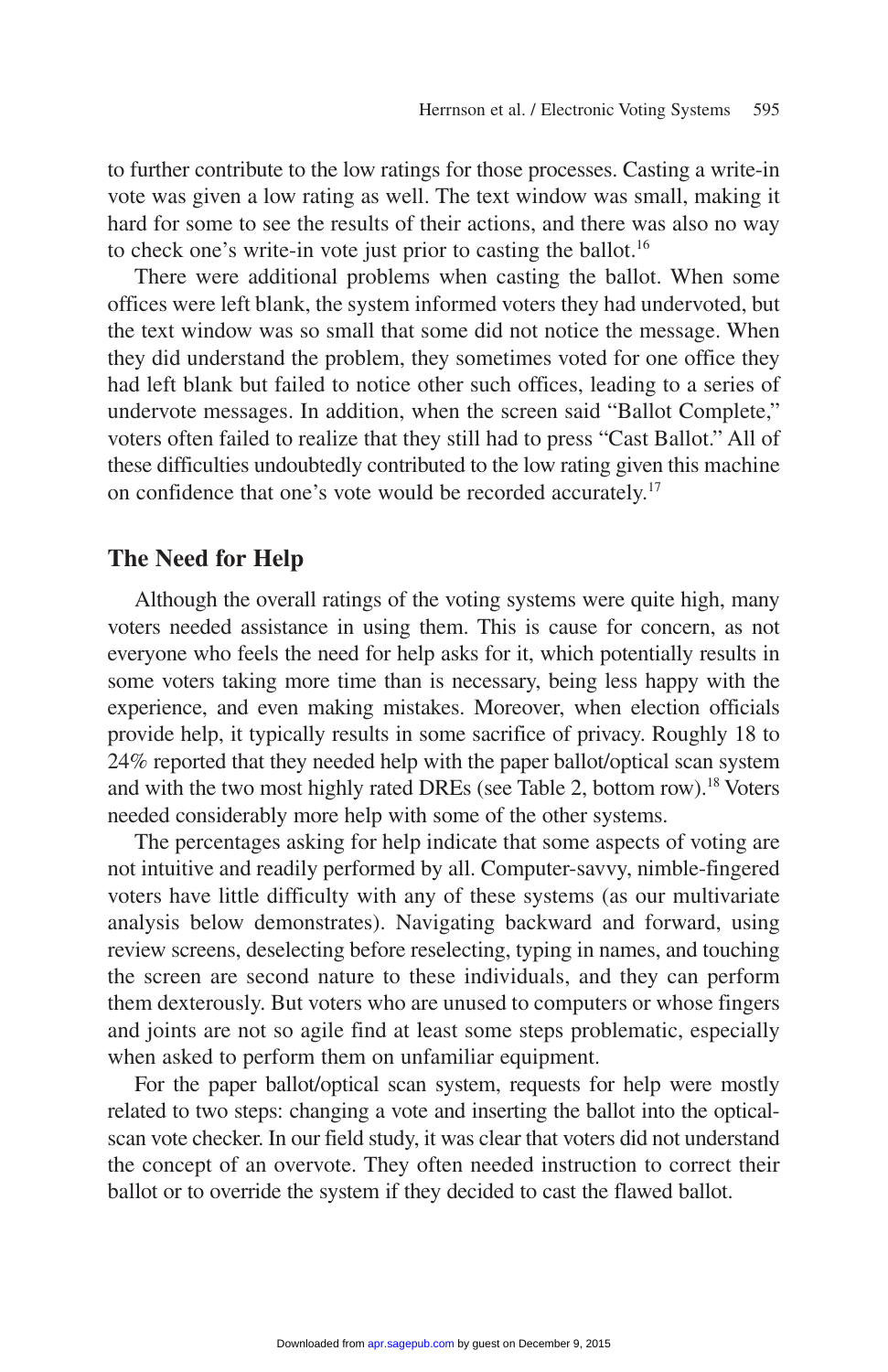|                                        |                                                   |                                                                             | rerceived integral in theip in Using Diliterent volting Systems and Diliterent ballot Formals                                                      |                                    |                                                 |                                                   |
|----------------------------------------|---------------------------------------------------|-----------------------------------------------------------------------------|----------------------------------------------------------------------------------------------------------------------------------------------------|------------------------------------|-------------------------------------------------|---------------------------------------------------|
| <b>Ballot Format</b>                   | ES&S Model 100<br>(Paper Ballot/<br>Optical Scan) | Diebold AccuVote-<br>Advance TS)<br>TS (Manual                              | Avante Vote-Trakker<br>TS With Paper)<br>(Auto Advance                                                                                             | Zoomable<br>(Prototype)<br>$^{15}$ | Hart InterCivic<br>and Buttons)<br>eSlate (Dial | Nedap Liberty Vote<br>With Buttons)<br>(Full Face |
| Straight party<br>Office bloc<br>Total | 29.6***<br>16.0<br>22.5                           | 17.8<br>8.4                                                                 | 31.3*<br>27.5<br>29.3                                                                                                                              | 26.4***<br>20.9<br>23.5            | 39.2***<br>33.0<br>35.9                         | 50.5***<br>37.6<br>43.7                           |
| $TS = touch screen$                    |                                                   | *p $\leq$ .10. ***p $\leq$ .01 (for the difference between ballot formats). | Note: Entries are percentages. The LibertyVote system was tested using a party-column ballot, as it could not accommodate a straight-party option. |                                    |                                                 |                                                   |

| <b>Tale in Heim</b><br>l |
|--------------------------|
|--------------------------|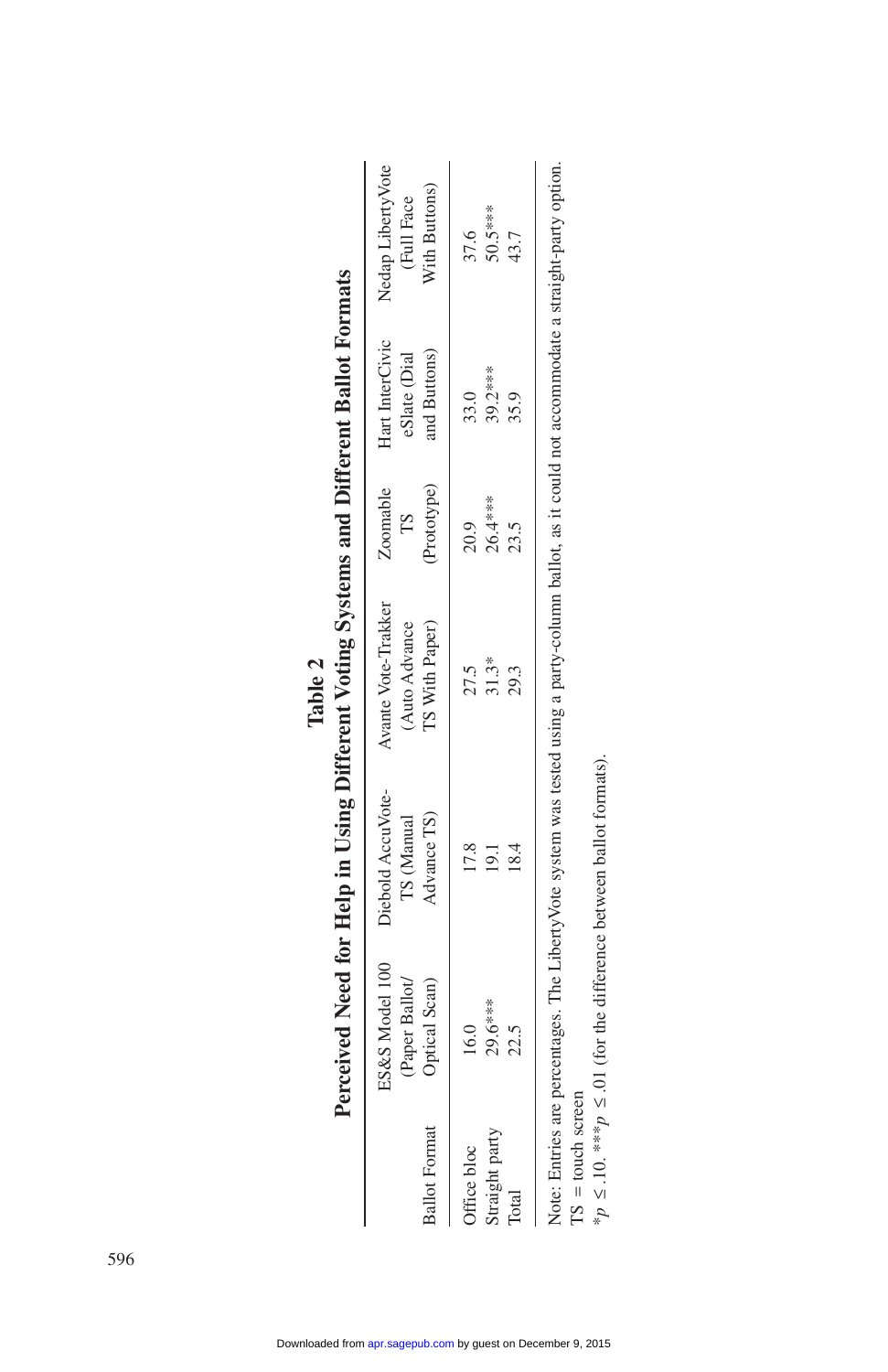Changing votes and correcting mistakes also led to many of the requests for help on the other systems, although in the case of the DREs the need to deselect before reselecting (rather than the question of erasures) was at issue. Similarly, casting the vote resulted in some confusion, although with the touch screens, the questions involved the need to push "vote" more than once. In the case of the wheel-and-buttons system, navigation problems were also at the root of many requests for help.

The findings also demonstrate the importance of ballot format. Approximately two thirds of the participants in our study had not previously encountered a straight-party option, and those who voted with one asked for help more often than those did who voted using an office-bloc ballot. The largest difference was for the ES&S system and the smallest (and statistically insignificant) was for the Diebold system. The likely explanation is that voters are more likely to become confused when confronted with all of the choices at one time, including the possibility of casting a straight-party vote, than when a system gives them the opportunity to vote straight party and then automatically advances them down the ballot. Although the Nedap system could not be programmed with a straight-party option, the results for it also demonstrate that the interaction of ballot style and voting system matters. Voters who encountered the party-column ballot, which is the system standard, felt the need to ask for help more often than did those who were presented with an office-bloc ballot.

#### **Multivariate Analysis**

Contrary to our initial expectations, voters' ratings on the various system characteristics were highly correlated, appearing to tap into an overall assessment of each voting system's perceived usability (Cronbach's alpha was .90 or higher for each system). As a result, we created an index defined as the average rating across the eight usability questions.<sup>19</sup>

To test the hypotheses set out earlier, we regressed this index on a variety of individual-level characteristics as well as the type of ballot voters used and, as controls, dummy variables for two of the three locations in which the experiments were carried out and a variable that records the order in which each individual voted on each voting system.20 Table 3 reports the results. The most striking finding is the predominance of substantively modest results.<sup>21</sup> Although a number of studies (e.g., Bullock & Hood, 2002; Herron & Sekhon, 2003; Knack & Kropf, 2003; Tomz & Van Houweling, 2003) have found a strong connection between individual characteristics and residual voting rates, we do not find a similar relationship with respect to satisfaction with the voting systems.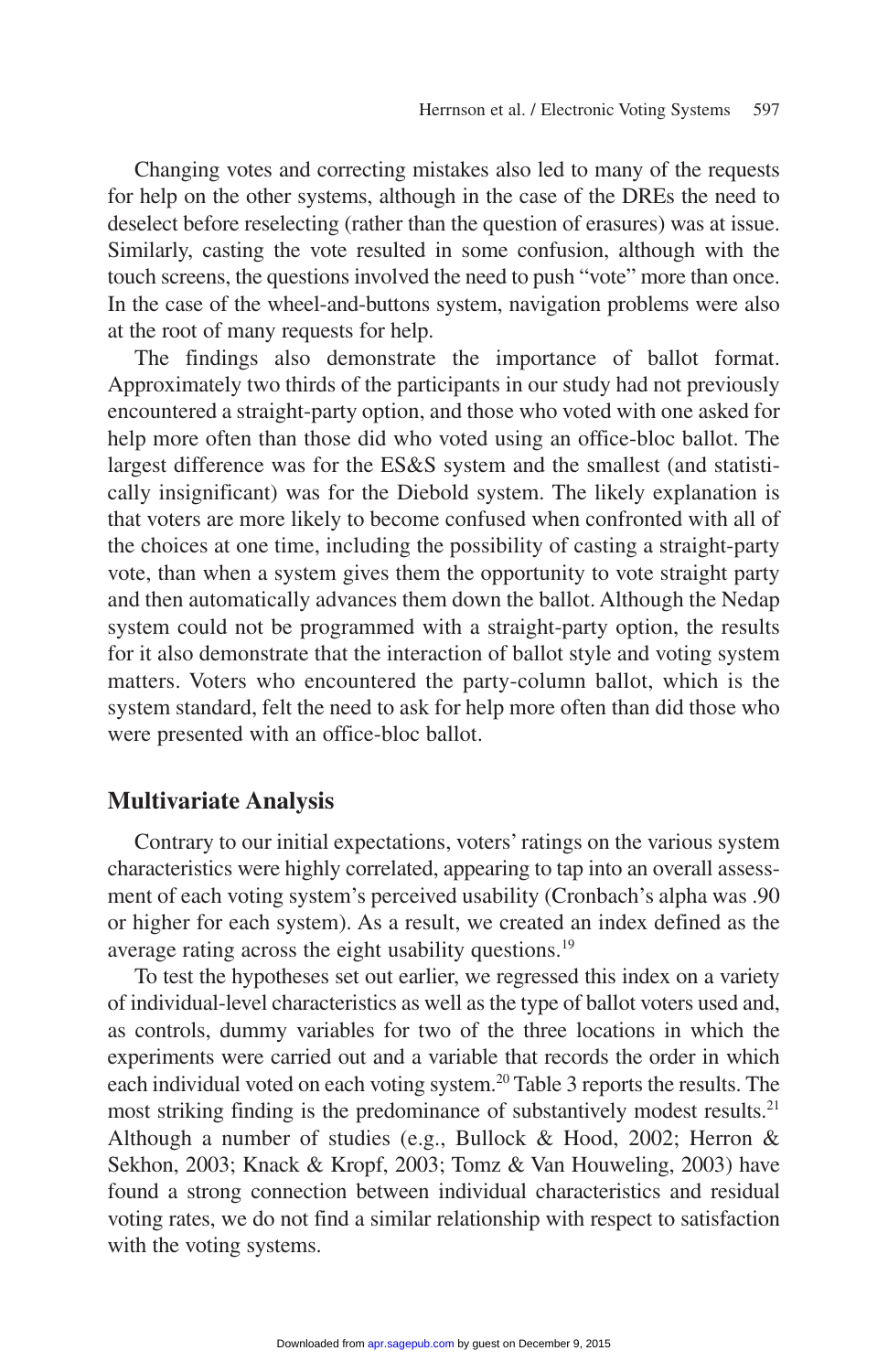|                     |                    | Design on Voter Satisfaction $(b, SE$ in parentheses) |                        |                       |                           |                      |
|---------------------|--------------------|-------------------------------------------------------|------------------------|-----------------------|---------------------------|----------------------|
|                     | Model 100<br>ES&S  | AccuVote-TS<br>Diebold                                | Vote-Trakker<br>Avante | Zoomable<br>Prototype | Hart InterCivic<br>eSlate | LibertyVote<br>Nedap |
| Digital divide      |                    |                                                       |                        |                       |                           |                      |
| Computer use        | $-0.082**$ (0.03)  | $0.075**$ (0.03)                                      | $-0.027(0.03)$         | $0.109***$ (0.03)     | 0.002(0.04)               | $-0.019(0.04)$       |
| Income              | $0.050**$ (0.02)   | $0.059**$ (0.02)                                      | $0.056**$ (0.03)       | $0.056**00.02$        | 0.023(0.03)               | $0.059**$ (0.03)     |
| Education           | 0.013(0.03)        | $-0.023(0.03)$                                        | $-0.062**$ (0.03)      | $-0.027(0.03)$        | $-0.098***$ (0.03         | $-0.044(0.03)$       |
| Age                 | 0.042(0.03)        | 0.006(0.03)                                           | $-0.058*(0.03)$        | $-0.098***$ (0.03)    | $-0.084**$ (0.04)         | 0.037(0.04)          |
| English             | 0.283(0.25)        | 0.166(0.23)                                           | 0.273 (0.27)           | 0.258(0.24)           | $-0.343(0.28)$            | 0.346(0.28)          |
| Male                | $-0.061(0.08)$     | $-0.059(0.08)$                                        | $-0.056(0.08)$         | 0.030(0.08)           | $0.165*(0.09)$            | 0.029(0.09)          |
| Black non-Hispanic  | $0.357***$ (0.12)  | $0.203*(0.11)$                                        | $0.360***$ (0.13)      | 0.140(0.11)           | $0.431***$ (0.13)         | $-0.080(0.14)$       |
| Voting experience   |                    |                                                       |                        |                       |                           |                      |
| Previously voted    | $-0.402***$ (0.12) | $-0.219**$ (0.11)                                     | $-0.223*(0.12)$        | $-0.073(0.11)$        | $-0.345**$ (0.14)         | $-0.286**$ (0.14)    |
| Used similar system | $0.238**$ (0.09)   | 0.120(0.10)                                           | $-0.075(0.12)$         | $-0.063(0.10)$        | $0.293***$ (0.11)         | 0.128(0.11)          |
| <b>Ballot</b>       |                    |                                                       |                        |                       |                           |                      |
| No straight party   | $0.142*(0.09)$     | $-0.021(0.08)$                                        | 0.137(0.09)            | $0.164**$ (0.08)      | $0.363***$ (0.10)         | 0.022(0.10)          |
| Research factors    |                    |                                                       |                        |                       |                           |                      |
| Michigan            | $0.197**0.10$      | 0.067(0.09)                                           | 0.129(0.10)            | $-0.054(0.09)$        | $0.177*(0.10)$            | $-0.170*(0.10)$      |
| New York            | 0.183(0.12)        | $0.221*(0.12)$                                        | 0.121(0.13)            | 0.162(0.12)           | 0.170(0.13)               | 0.045(0.13)          |
| Order               | $-0.036(0.02)$     | $-0.039*$ (0.02)                                      | $-0.022(0.02)$         | $0.040*(0.02)$        | $-0.101***$ (0.03)        | $-0.003(0.03)$       |
| Constant            | $5.420***$ (0.33)  | $5.471***$ (0.31)                                     | $5.459***$ (0.35)      | $5.127***$ (0.31)     | $5.600***$ (0.38)         | $4.908***$ (0.37)    |
| Adj. $R^2$          | 0.03               | 0.01                                                  | 0.02                   | 0.04                  | 0.05                      | 0.01                 |
|                     | 1,233              | 1,222                                                 | 1,224                  | 1,224                 | 1,235                     | 1,229                |

The Impact of the Digital Divide, Previous Voting Experience, and Ballot **The Impact of the Digital Divide, Previous Voting Experience, and Ballot**  Table 3 598**Table 3**

\* $p \le 10$ . \*\* $p \le 0.05$ . \*\*\* $p \le 01$  (two-tailed). \**p* ≤ .10. \*\**p* ≤ .05. \*\*\**p* ≤ .01 (two-tailed).

598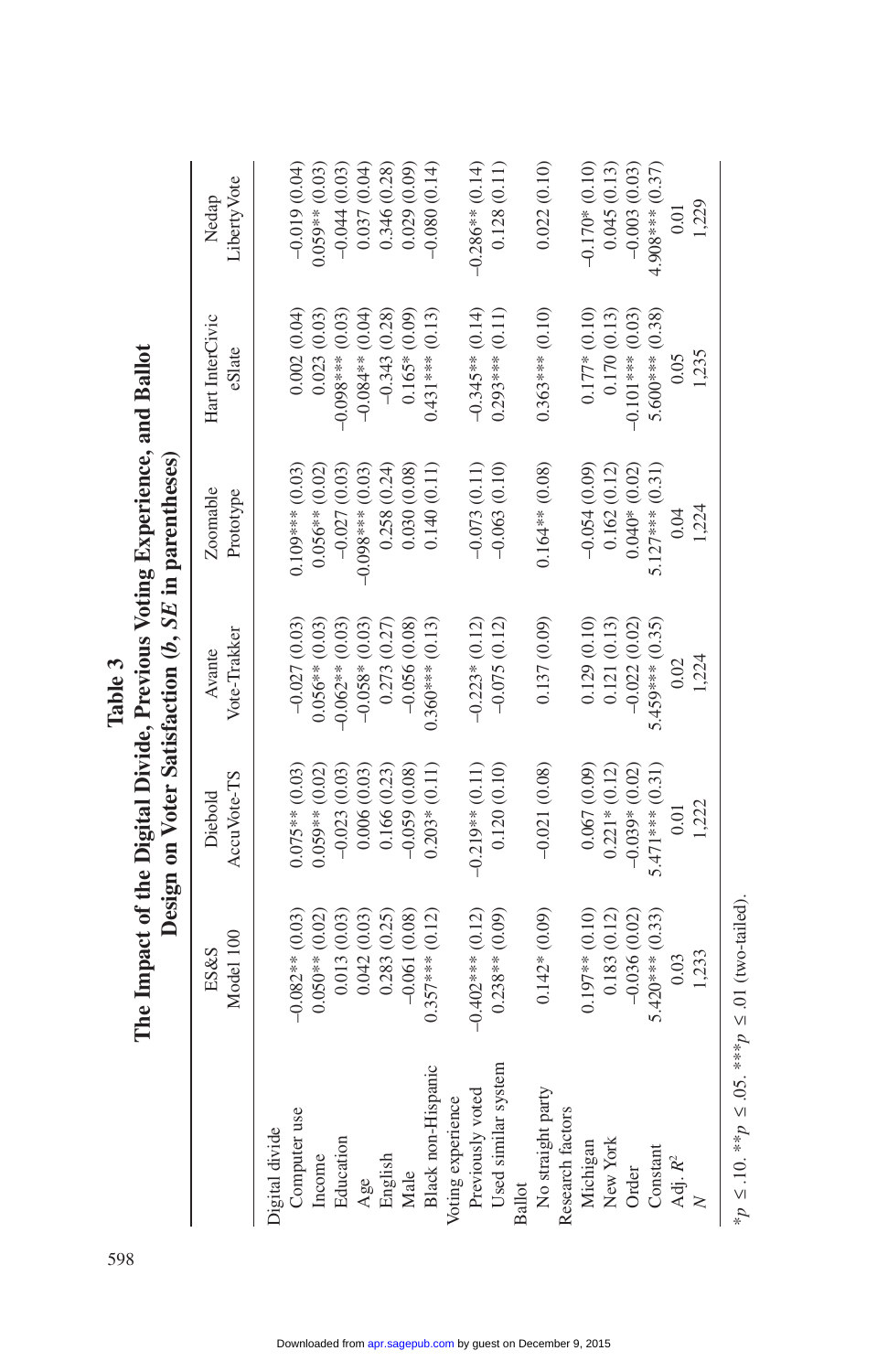With respect to the hypotheses relating to the individual characteristics associated with the digital divide, our most direct measure, computer usage, is positive and statistically significant for two of the most highly computerized systems: Diebold and Zoomable. However, the effect was substantively small.<sup>22</sup> For example, voters who reported using a computer 5 days a week rated the Zoomable system on average only one half of a point higher than did voters who never used a computer. For the ES&S optical-scan system, although the effect was small it indicates that frequent computer users were less satisfied with this largely paper-based system.

Even when the other individual characteristics had effects that were in the expected direction, the effect sizes were modest. For example, whereas the results for income indicate that wealthier voters rated all but the Hart system more highly than did less affluent voters, the difference, even between those with the highest and lowest incomes was substantively small on average, amounting to only about one third of a point on the 7-point scale. Though, as expected, older voters were less satisfied than younger voters were on systems such as the Hart (also Avante and Zoomable), which as the experts noted had a number of confusing features, again in terms of substantive significance the differences were quite small. One other characteristic deserves attention—that is, race. Contrary to what one might expect from the literature on the digital divide, our results suggest that African American voters were slightly more satisfied with the new systems than were White voters and those of other races, although the effect was never greater than one half of a point.

Whereas the variables for experience with similar technologies tended to have a positive effect, as was the case with the other individual characteristics, this type of experience did not meaningfully affect the ratings.<sup>23</sup> The results for previous voting experience stand out: Those who had previously voted consistently provided slightly lower ratings than did those who had never voted. Perhaps it reflects the experienced voters' discomfort with change or the lower expectations among nonvoters.

Individuals using the standard office-bloc ballot generally responded more favorably than did those using the office-bloc ballot with the straight-party option (or the party-column ballot in the case of the Nedap system). However, this effect was rather small and statistically significant for only half of the systems (ES&S, Zoomable, and Hart). Of course, voters who encountered the straight-party feature had to deal with more complexity in that they had to decide whether to use it and what to do if they did. Strictly speaking, of course, this is a problem caused by the ballot, not by the voting system per se. Nevertheless, this added complexity spilled over into participants' ratings of the voting systems even when additional factors were taken into account.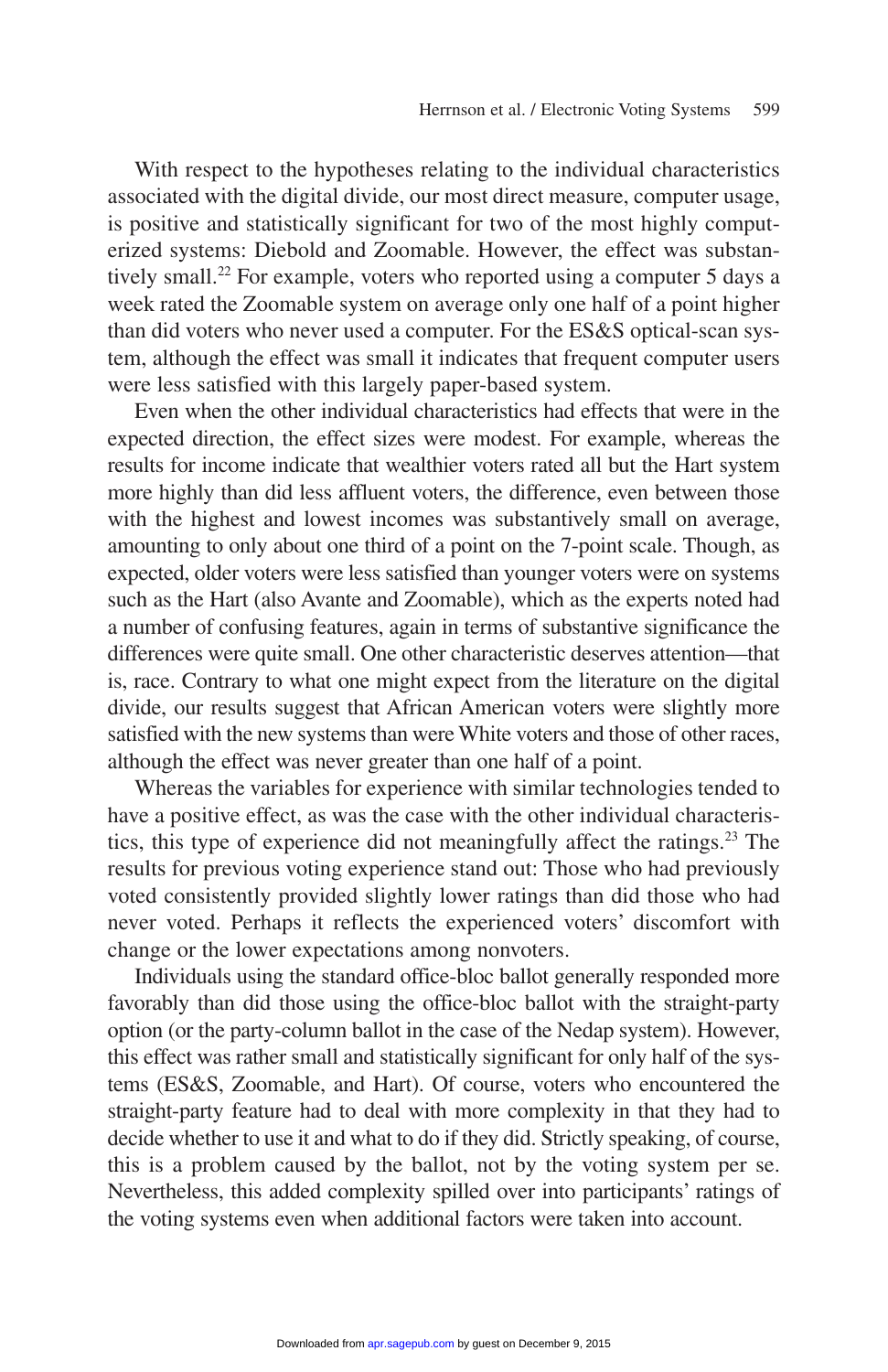In contrast to the results for satisfaction, the individual characteristics associated with the digital divide and political cleavages had a much greater impact on voters'abilities to cast their ballots independently and without feeling the need to request any assistance (Table 4).<sup>24</sup> In general, those with little computer experience, the lowest incomes, older participants, and women were the most likely to report that they felt the need for help. Although the results were statistically significant on just one system (Avante), those who regularly speak a language other than English were also more likely to feel the need for help. The differences for African Americans suggested that they also were more likely to feel the need for help, but the effect was statistically significant only for the Zoomable system.

To provide a clearer picture of what these results mean, we calculated the marginal effects for the variables of greatest interest (Table 5). The effect of computer usage varied across the systems. Whereas it barely mattered for the ES&S and Avante systems, a small increase in computer usage led to a 3- to 4-percentage-point drop in the likelihood of feeling the need for help on two of the most highly computerized systems (Diebold and Zoomable) and, somewhat surprisingly, to a 6-point decrease on the Hart system.<sup>25</sup> Education and income had little substantive impact across all of the systems, but age and gender had larger effects. The impact of age reached as high as 12 percentage points on the Hart and Avante systems. Age mattered less for the other systems. Not surprisingly, it mattered least—only about 4 percentage points—for the paper ballot/optical scan system. With respect to gender, men were 10 points less likely to report feeling the need for help on the Hart system and 2 to 6 points less likely to report feeling the need for help on each of the other systems. Although the effects of language were statistically significant only for the Avante Vote-Trakker, they were huge: Those who do not speak English regularly were 29% more likely to feel the need for help on that system.26

Previous voting experience was generally associated with a lower likelihood of feeling the need for assistance when voting. On all but the ES&S and Hart systems, the effect was both substantively and statistically significant. Having previously voted led to a 7- to 13-point reduction in the probability of feeling the need for help on the other four systems. Those who had previously voted on touch-screen, mechanical, or paper-based voting systems were not much less likely to feel the need for help on systems that used similar interfaces.

Differences across ballot types had a noticeable impact on citizens' experiences with the voting systems. Participants who used standard officebloc ballots were less likely to report feeling the need for help than were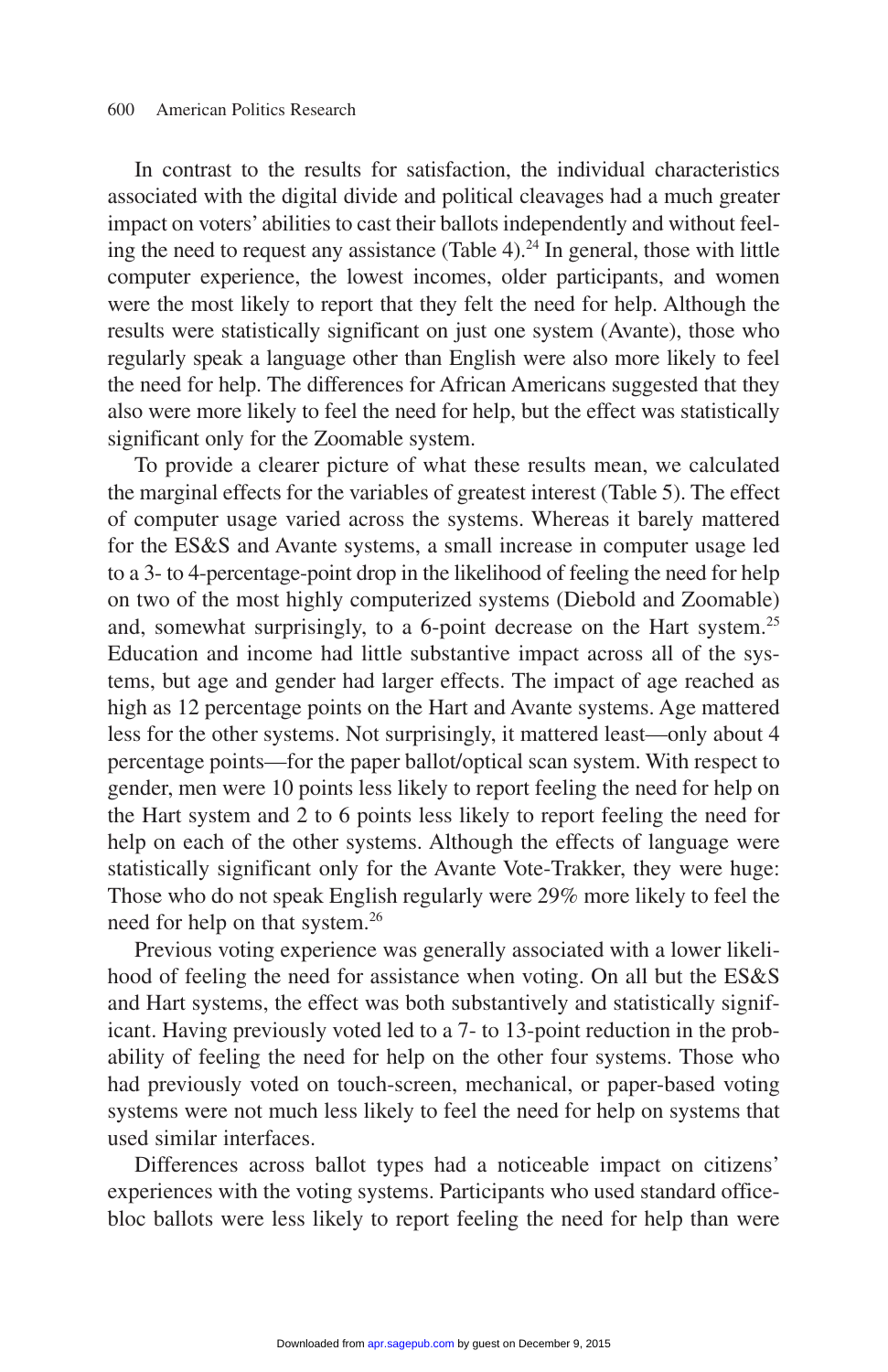|                     |                    | Design on the Need for Help (b, SE in parentheses) |                        |                       |                           |                       |
|---------------------|--------------------|----------------------------------------------------|------------------------|-----------------------|---------------------------|-----------------------|
|                     | Model 100<br>ES&S  | AccuVote-TS<br>Diebold                             | Vote-Trakker<br>Avante | Zoomable<br>Prototype | Hart InterCivic<br>eSlate | Liberty Vote<br>Nedap |
| Digital divide      |                    |                                                    |                        |                       |                           |                       |
| Computer use        | $-0.031(0.06)$     | $-0.210***$ (0.06)                                 | $-0.042(0.05)$         | $-0.240***$ (0.05)    | $-0.240***$ (0.05)        | $-0.097*00.05$        |
| Income              | $-0.117**$ (0.05)  | $-0.119**$ (0.05)                                  | $-0.042(0.05)$         | $-0.059(0.05)$        | $-0.092**$ (0.04)         | $-0.075*(0.04)$       |
| Education           | $0.110**$ (0.06)   | $-0.075(0.06)$                                     | $-0.091*00.05$         | $-0.058(0.06)$        | $-0.030(0.05)$            | $-0.037(0.05)$        |
| Age                 | $0.290***$ (0.06)  | $0.505***$ (0.07)                                  | $0.568***$ (0.06)      | $0.503***$ (0.06)     | $0.557***$ (0.06)         | $0.282***$ (0.05)     |
| English             | $-0.411(0.43)$     | $-0.495(0.46)$                                     | $-1.230***$ (0.39)     | $-0.667(0.44)$        | $-0.294(0.41)$            | $-0.464(0.38)$        |
| Male                | $-0.174(0.15)$     | $-0.315*(0.17)$                                    | $-0.321**$ (0.15)      | $-0.405**$ (0.17)     | $-0.468***$ (0.14)        | $-0.190(0.13)$        |
| Black non-Hispanic  | 0.021(0.23)        | 0.273(0.25)                                        | 0.156(0.21)            | $0.444*(0.23)$        | 0.063(0.20)               | 0.123(0.19)           |
| Voting experience   |                    |                                                    |                        |                       |                           |                       |
| Previously voted    | $-0.255(0.24)$     | $-0.452*(0.26)$                                    | $-0.436**$ (0.22)      | $-0.686***(0.24)$     | $-0.121(0.22)$            | $-0.465**$ (0.19)     |
| Used similar system | $-0.285(0.18)$     | $-0.370(0.23)$                                     | (0.003(0.19))          | 0.047(0.21)           | $-0.119(0.17)$            | 0.172(0.15)           |
| Ballo               |                    |                                                    |                        |                       |                           |                       |
| No straight party   | $-0.859***$ (0.16) | $-0.149(0.18)$                                     | $-0.367**$ (0.15)      | $-0.443***$ (0.17)    | $-0.502***$ (0.15)        | $-0.523***$ (0.13)    |
| Research factors    |                    |                                                    |                        |                       |                           |                       |
| Michigar            | $-0.153(0.19)$     | $-0.022(0.21)$                                     | $-0.419**$ (0.17)      | $-0.426**$ (0.20)     | $-0.147(0.16)$            | 0.053(0.14)           |
| New York            | $-0.073(0.20)$     | $-0.469*(0.25)$                                    | $-0.797***$ (0.22)     | $-0.456*(0.23)$       | $-0.577***$ (0.20)        | $-0.077(0.18)$        |
| Order               | $-0.228***$ (0.05) | $-0.104**$ (0.05)                                  | 0.026(0.04)            | $-0.234***$ (0.05     | $-0.093**$ (0.04)         | $-0.148***$ (0.04)    |
| Constant            | $-0.060(0.57)$     | 0.107(0.62)                                        | 0.110(0.53)            | $1.266**$ (0.59)      | 0.788 (0.56)              | $1.367***$ (0.51)     |
| Log likelihood      | $-571.4$           | $-478.0$                                           | $-621.8$               | $-514.9$              | $-652.8$                  | $-775.6$              |
|                     | 1,220              | 1,218                                              | 1,215                  | 1,221                 | 1,224                     | 1,223                 |

# The Impact of the Digital Divide, Previous Voting Experience, and Ballot Deciments on the Need for Help  $(h \times F)$  in paramheese. **The Impact of the Digital Divide, Previous Voting Experience, and Ballot**  *b***,** *SE* **in parentheses) Table 4 Design on the Need for Help (**

 $*_{p} \le .10.**_{p} \le .05.***_{p} \le .01$  (two-tailed). \**p* ≤ .10. \*\**p* ≤ .05. \*\*\**p* ≤ .01 (two-tailed).

601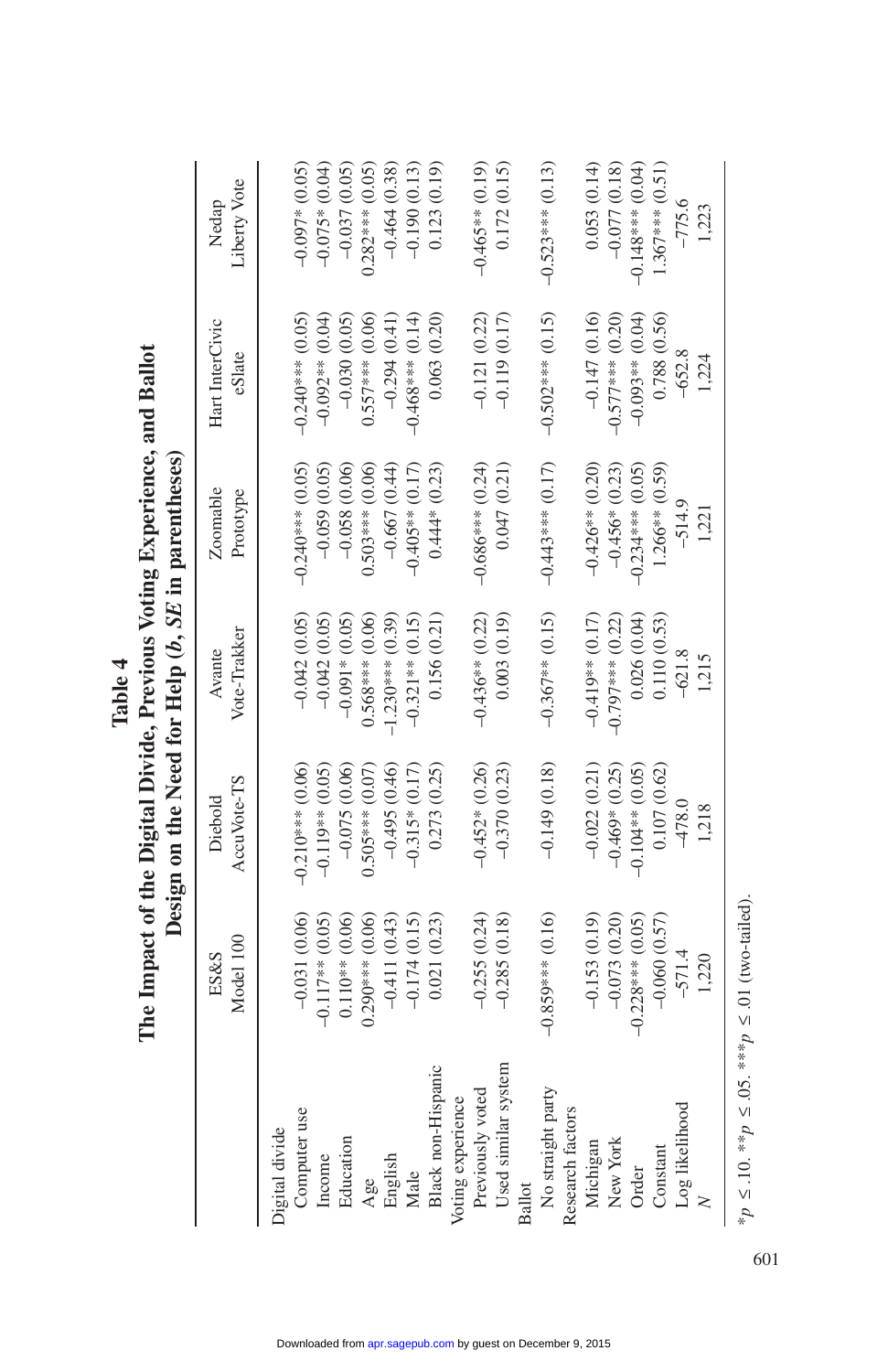|                                         |                                                              |                                                | Marginal Effect on Feeling the Need for Voting Assistance, Selected<br>Characteristics (percentage points)                                                |                               |                                                        |                                                  |
|-----------------------------------------|--------------------------------------------------------------|------------------------------------------------|-----------------------------------------------------------------------------------------------------------------------------------------------------------|-------------------------------|--------------------------------------------------------|--------------------------------------------------|
|                                         | <b>ES&amp;S Model 100</b><br>(Paper Ballot/<br>Optical Scan) | Diebold AccuVote-<br>Advance TS)<br>TS (Manual | Avante Vote-Trakker<br>(Auto Advance<br>TS With Paper)                                                                                                    | Zoomable<br>(Prototype)<br>LS | Hart InterCivic<br>and Buttons)<br>$e$ Slate ( $D$ ial | Nedap Liberty Vote<br>With Buttons)<br>Full Face |
| Digital divide                          |                                                              |                                                |                                                                                                                                                           |                               |                                                        |                                                  |
| Computer use                            |                                                              |                                                | ī                                                                                                                                                         |                               | ۴                                                      |                                                  |
| Income                                  |                                                              | $\gamma$                                       | ī                                                                                                                                                         | ī                             | $\gamma$                                               | $\gamma$                                         |
| Education                               |                                                              | ī                                              |                                                                                                                                                           |                               | ī                                                      | ī                                                |
| Age                                     |                                                              |                                                |                                                                                                                                                           |                               |                                                        |                                                  |
| English                                 | ĩ                                                            | $\frac{8}{1}$                                  | $-29$                                                                                                                                                     | $-13$                         | Í                                                      | ī                                                |
| Male                                    | $\gamma$                                                     | ₹                                              | ۹                                                                                                                                                         | i                             | $\frac{1}{1}$                                          |                                                  |
| Black non-Hispanic                      |                                                              |                                                |                                                                                                                                                           | $\infty$                      |                                                        |                                                  |
| Voting experience                       |                                                              |                                                |                                                                                                                                                           |                               |                                                        |                                                  |
| Previously voted                        | ₹                                                            | $\overline{7}$                                 | $-10$                                                                                                                                                     | $-13$                         | $\tilde{\mathcal{L}}$                                  | $\overline{a}$                                   |
| Used similar system                     | $\overline{\mathcal{A}}$                                     | $\tilde{c}$                                    |                                                                                                                                                           |                               | $\tilde{c}$                                            |                                                  |
| <b>Ballot</b>                           |                                                              |                                                |                                                                                                                                                           |                               |                                                        |                                                  |
| No straight party                       | $-16$                                                        | $\gamma$                                       | $-8$                                                                                                                                                      | $\frac{8}{1}$                 | $-12$                                                  | $-13$                                            |
| variables) values. $TS =$ touch screen. |                                                              |                                                | Note. Results are based on the results in Table 4. When computing the effect of each variable, other variables are held at their mean or modal (for dummy |                               |                                                        |                                                  |

|                   | ļ.   |
|-------------------|------|
| ı<br><b>Table</b> | Pee. |
|                   |      |
|                   |      |
|                   |      |

602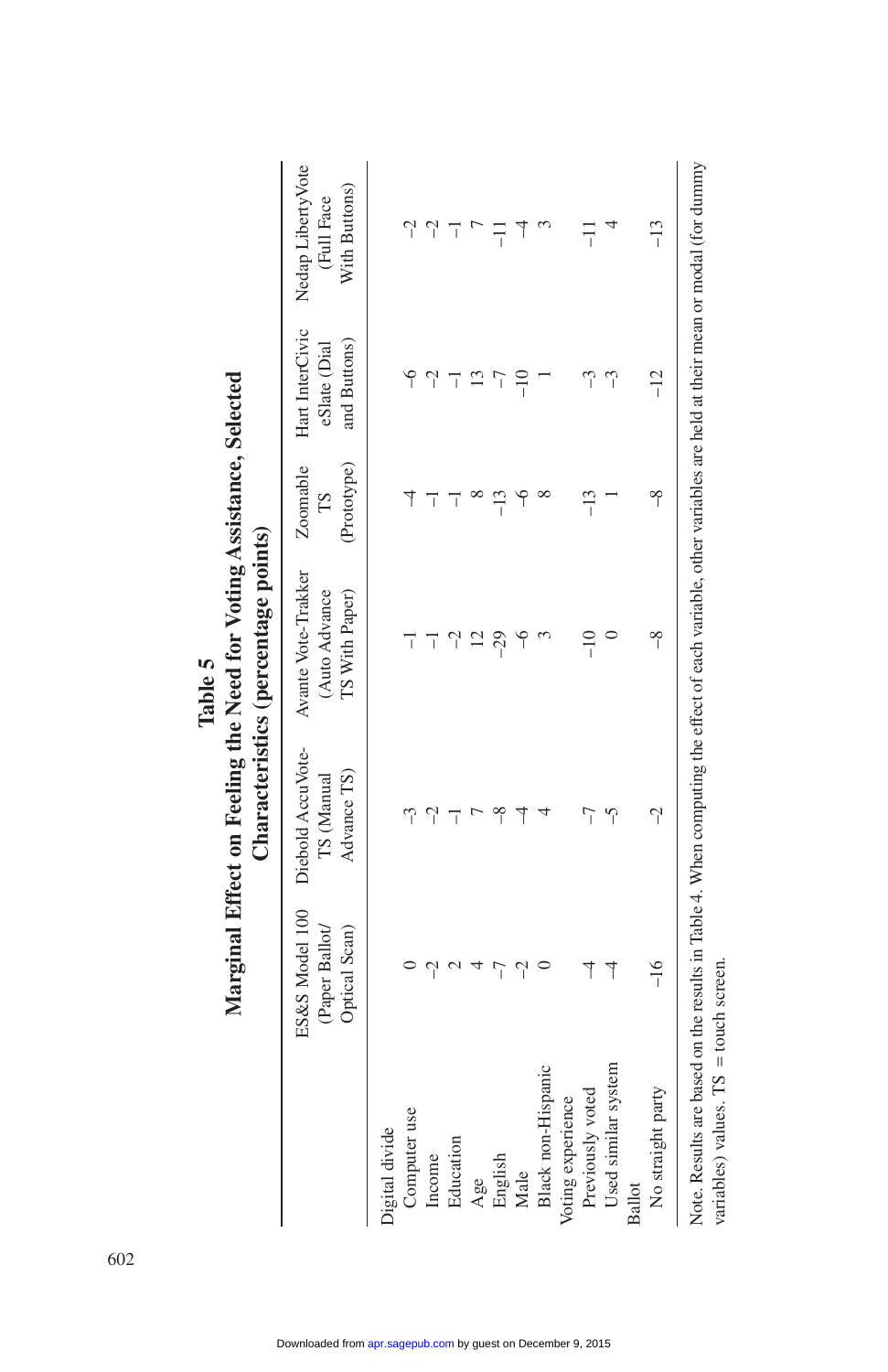those who used a straight-party ballot (or party-column arrangement on the Nedap system). The effect was statistically significant for all of the systems except Diebold. The size of the ballot effects ranged from an 8-percentagepoint decrease on the Zoomable and Avante systems to 16-percentage-point decrease on the ES&S. These results suggest that debates over the inclusion of a straight-party device should be extended beyond the usual arguments about partisan advantage to include issues concerning the challenges voters face when using these ballots.

#### **Conclusion**

The results of our field study demonstrate that all six voting systems we tested were judged quite favorably. Despite the absence of training preceding the tests, voters were able to negotiate their way through the systems. At the same time, voters found some design features annoying, perplexing, or disconcerting; they expressed varying levels of confidence that their votes would be accurately recorded; and they often felt the need to ask for help in completing the voting process.

Especially interesting was that voters were more confident that their votes would be recorded accurately by the paperless touch-screen systems than by other systems, including the system using a paper ballot. The favorable responses that voters had across the board to the Diebold and Zoomable systems suggest that critics of touch-screen voting equipment may be somewhat premature and harsh in their judgments. The fact that the Avante system was judged less favorably in terms of correcting mistakes, changing votes, and the ability to vote without asking for help suggests that voters were not entirely comfortable with its automatic advance mechanism but that they prefer systems that allow them to exercise more control over the voting process. The DRE systems with the lowest levels of visible computerization the Hart and the Nedap—were not evaluated as favorably as were the touchscreen systems on most criteria. Together with some results showing that the Hart system is prone to produce higher levels of residual votes and voter errors (Brady & Hui, 2006; Herrnson et al., 2008, Chapter 4; Kimball, 2004), our findings suggest a possible link between attitudes and performance. Research investigating the possibility of this connection would represent a significant advance.

We found little support for our hypotheses regarding which individuallevel characteristics explain satisfaction with the systems. The results for voters' perceived need for help provided substantially more support for our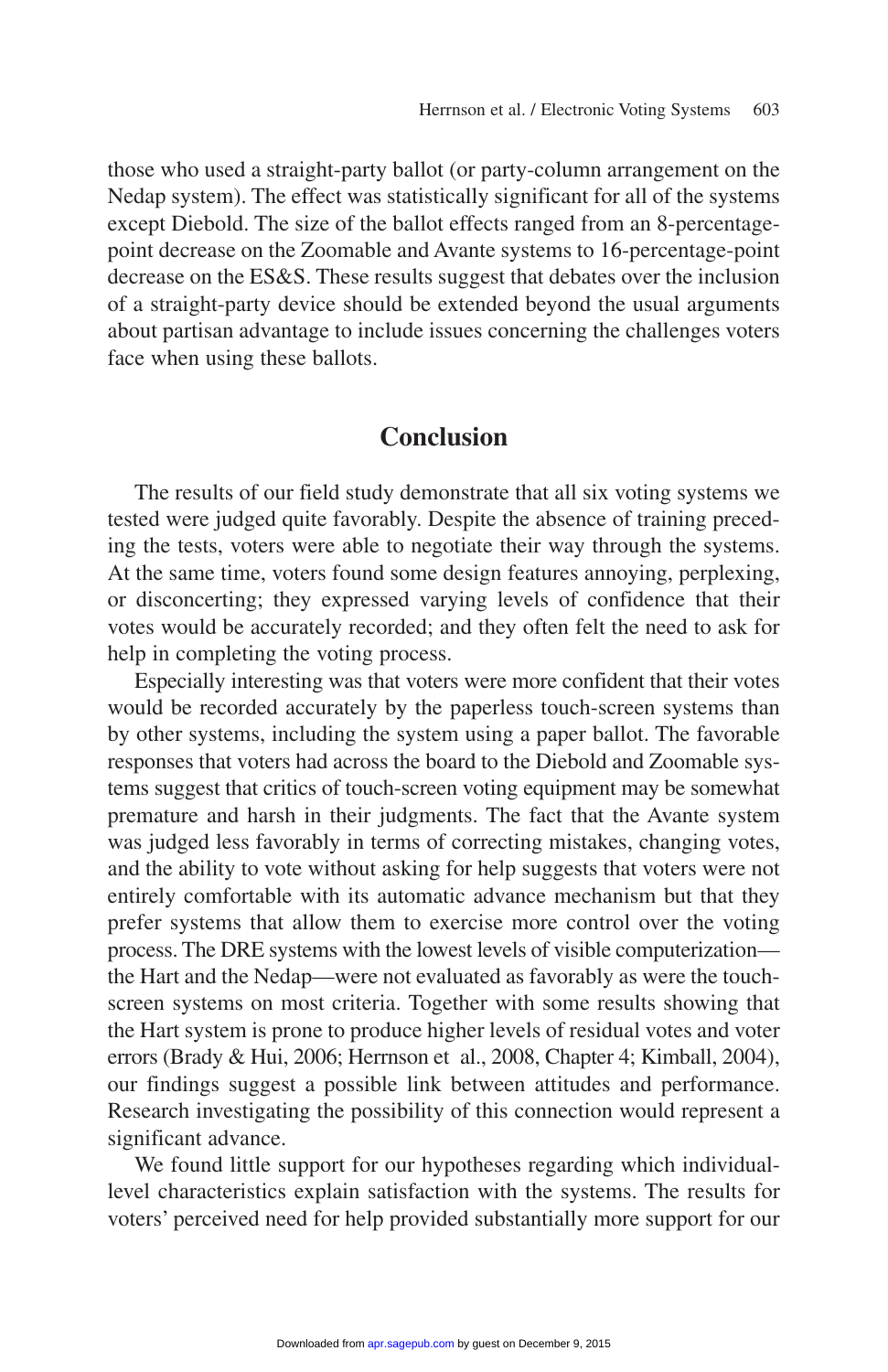expectations. Voters with little computer experience, senior citizens, and individuals whose predominant language is not English had a greater need to ask for help on most of the systems. Having previously voted also reduced the probability that voters would feel the need to request help. Collectively, the findings for satisfaction and need for help lead to complementary implications. The former suggests that voting manufacturers need to be more careful about their designs and more diligent about testing them for usability. The latter suggests that, in addition to improvements to the systems by the manufacturers, election officials need to consider the needs of certain types of voters, perhaps deploying more poll workers in precincts with high concentrations of the elderly and others who, our results indicate, are more likely to need help.

The results also establish support for our hypothesis regarding ballot design. This was a significant factor in conditioning voters' requests for help on all of the voting systems except the Diebold. The consistency of the results suggests that ballot types can complicate the voting experience. This may be especially so when state laws permit "straight-party voting with exception," with its complicated instructions (Niemi & Herrnson, 2003). Based on these results, as states and localities transition to new voting systems they should take seriously the opportunity to program those systems with ballots that are more user-friendly.<sup>27</sup>

Our findings have implications for scholars, voting system manufacturers, ballot designers, and election officials. First, they introduce three new approaches to testing voting systems and ballots: expert reviews, laboratory experiments, and field studies. Second, they identify features that contribute to or detract from the usability of voting systems and ballots, thereby suggesting potential improvements. Control over navigation across the ballot is a key case in point. Third, the findings demonstrate that substantial numbers of voters feel the need for assistance and, fourth, that certain groups of voters are especially likely to need extra help. The latter results, connected as they are with the digital divide, show that inequalities that exist in other parts of the electoral process carry over to the need for help when using the voting systems. Combined with long lines at the polls, less contact from campaigns, greater problems with registration, and so on, the impediments and inequalities posed by new voting systems might further skew satisfaction with the election system.

Not surprisingly, our analysis leaves some questions unanswered, including how many times voters must use a new voting system before they become accustomed to it and more confident in the system's performance. Moreover, we have yet to assess the impact of the voting systems and ballot designs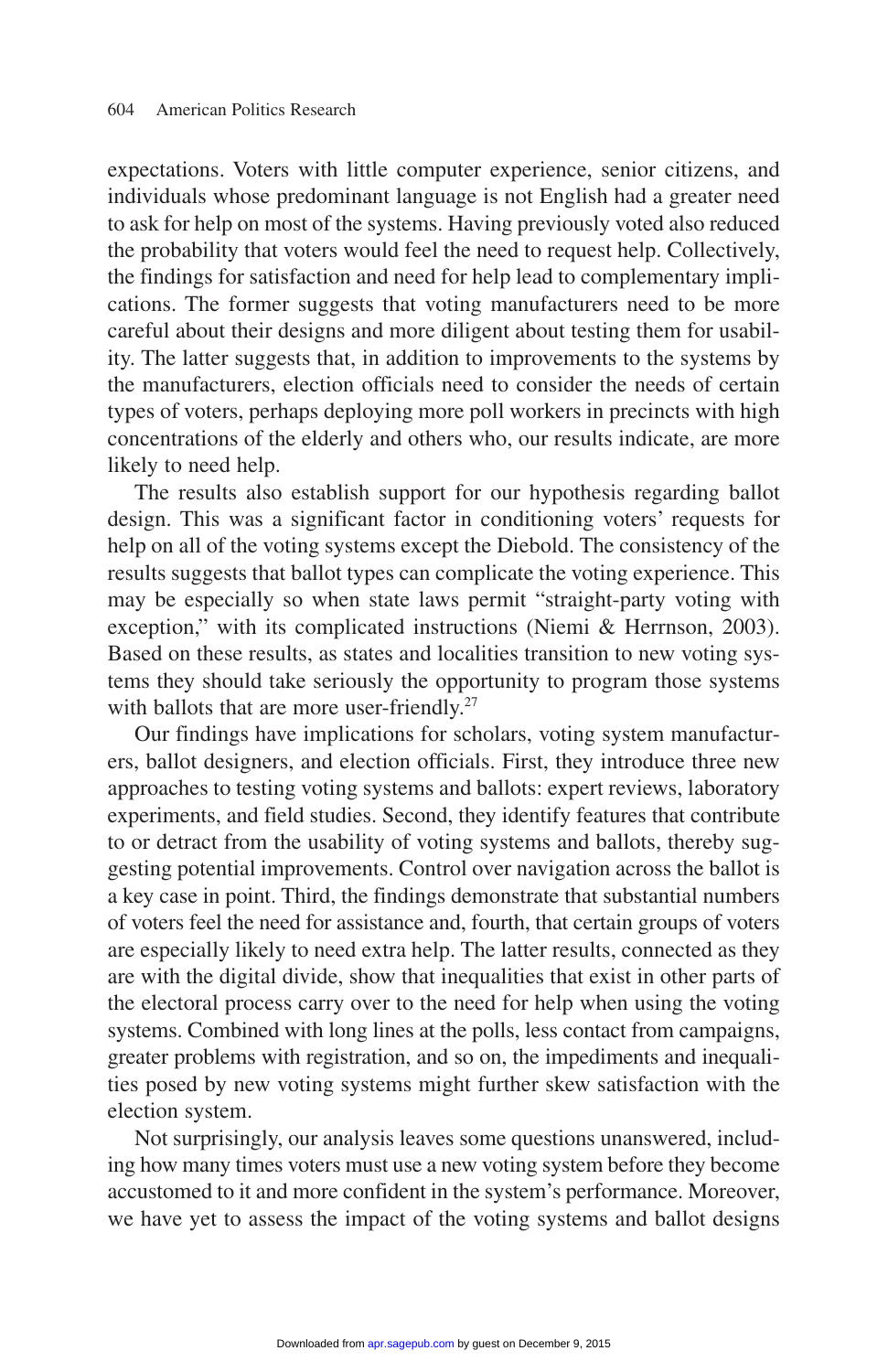on the amount of time it takes to vote. More research on the interactions between voting systems and the broader context in which citizens vote, including how elections are administered, is also needed. Whereas we find that satisfaction, including confidence, is similar for Black and White voters, Alvarez et al. (in press) find that although confidence remained steady for White voters from 2000 to 2004 it dropped markedly among Black voters. Our finding that interaction with the voting systems does not reveal racial differences lends weight to their suspicion that issues related to the politics and administration of the 2000 and 2004 elections, besides voting interfaces, explain lower confidence levels among Black voters. Additional research also should address the influence of poll workers on the voting experience. Atkeson and Saunders (2007) show that voters' opinions about elections are influenced by how poll workers perform their jobs. Additional studies of actual elections should capture voter reactions to the type of voting system and ballots used as well as the number and nature of voter–poll worker interactions. Finally, we have tested only six voting systems and ballots in a limited number of test sites. Further research is needed to broaden the investigation to include more voting systems, ballots, and localities. Regardless, we have demonstrated that the design of voting systems and ballots influences voter satisfaction and need for help. Given the centrality of voting to the democratic process, these are important concerns.

#### **Notes**

1. Other concerns include voter accuracy (the ability to cast votes as intended) (Herrnson et al., 2008) and reliability and security (Feldman, Halderman, & Felten, 2007; Rubin, 2006). These topics are beyond the scope of this article.

2. Our field tests involved the recruitment of a diverse set of participants in shopping malls, offices, and other settings to cast votes in a simulated election on each of the systems. The field tests differ from field experiments (e.g., see Green & Gerber, 2004) in that we did not randomly select participants and did not have a definitive control group; however, we did randomly assign the order in which the participants voted on the systems.

3. Because the voting systems vary with respect to computerization, we do not expect these characteristics to have a uniform influence across systems. For example, computerization is limited on optical scan systems, suggesting that whereas those with high levels of computer experience might find them less satisfying than direct recording electronics (DREs), older voters might find the optical scan systems more satisfying. We incorporate these expectations into our discussion below.

4. Sex may, in fact, yield small or nil differences. Women are only a few percentage points less likely to live in a home without a computer, and in those homes slightly more women than men report using the computer. More women also report using a computer at work (U.S. Census Bureau, 2005). African Americans are much less likely than are Whites or Asians to live in a home with a computer, but among those who have computers the difference in usage is less than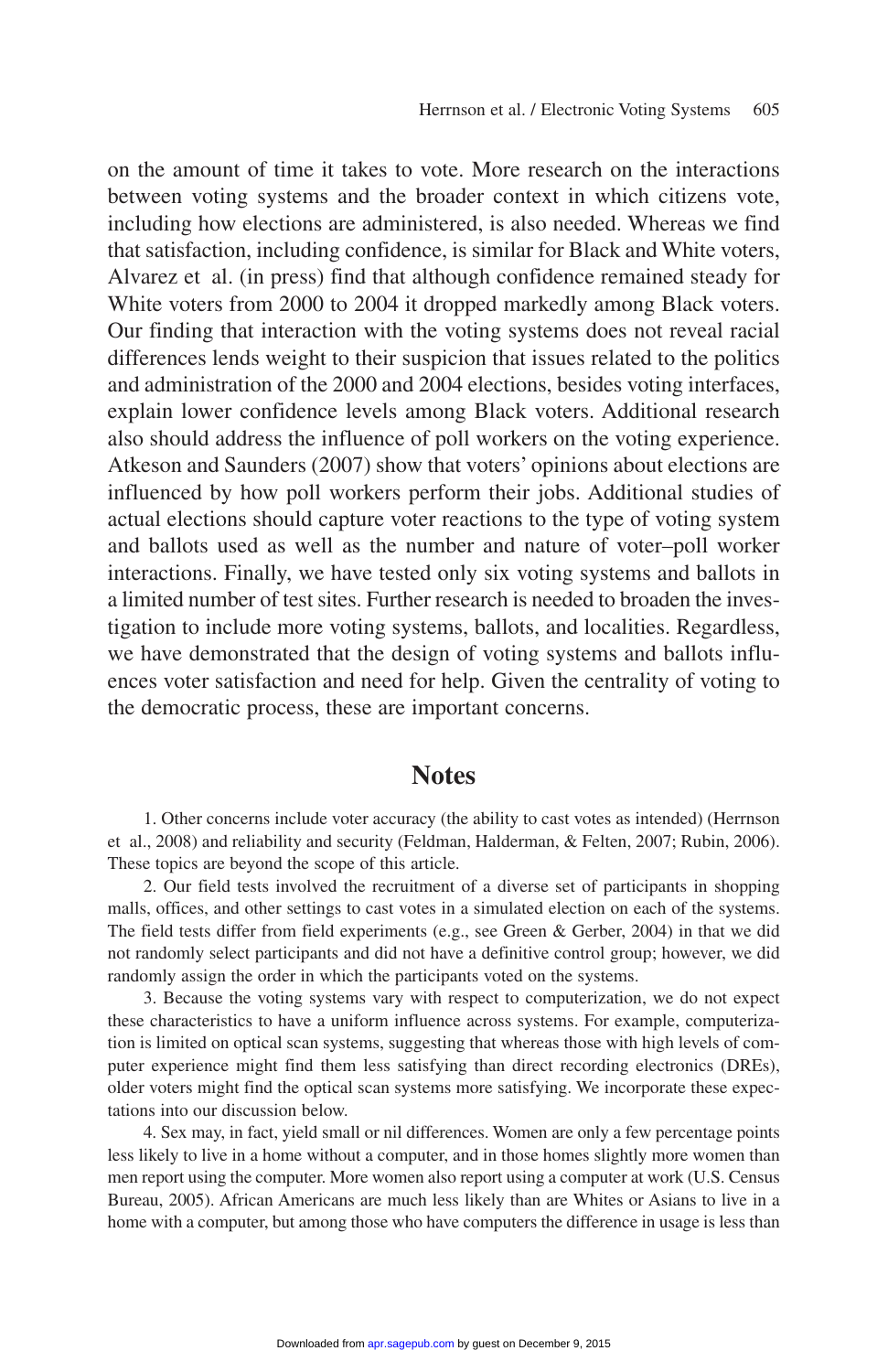5%. Race is an important factor to consider given the role that it plays in the composition of U.S. political jurisdictions and the findings in the literature that behavioral outcomes differ by race. Studies relying on aggregate data to assess the impact of income, education, or the percentage of newly registered voters have fairly consistent results; findings about the influence of race are much less consistent. For recent work, see Brady, Buchler, Jarvis, and McNulty (2001); Bullock and Hood (2002); Knack and Kropf (2003); Tomz and Van Houweling (2003); Herron and Sekhon (2005); Kropf and Knack (2004); Alvarez, Sinclair, and Wilson (2004); and Kimball and Kropf (2006).

5. Other attributes of ballots, such as excessive length and listing candidates for one office on multiple pages, also can complicate the voting task (Herron & Sekhon, 2005; Jewett, 2001; Kimball & Kropf, 2005; Kimball, Owens, & Keeney, 2004; Lausen, 2007; Wattenberg, McAllister, & Salvanto, 2000). We cannot investigate all such factors here but because we use only two ballots (differing by a single characteristic) they cannot be responsible for variations in results across our ballots.

6. For a comprehensive listing of voting systems, see (Herrnson et al., 2003). As of November 2006, no single machine was used by 12% of all registered voters. The ES&S Model 100 was used by 10.1%, the Diebold AccuVote-TS by 11.6%, and the Hart eSlate by 1.6%. All together, optical scan machines were used by 49% and DREs by 38%. Full-face machines, such as the Nedap LibertyVote, will be used in New York and perhaps one or two other states. See Election Data Services (2006).

7. For the most part, Maryland used lever or punch card systems before switching to DREs in 2004; Michigan used a variety of systems but most voters voted on optical scan ballots; New York used lever machines. Michigan is the only state that offered voters a straight-party option.

8. The Web appendix can be found at http://www.capc.umd.edu/rpts/votingtech\_par.html.

9. Moreover, our observations in the field as well as the finding that only a handful of respondents used the write-in option to make entries that were obviously not going to count as correct (e.g., Bill Clinton, who was not a valid write-in candidate) attest further to the seriousness with which the participants took the task.

10. One might think to regress voter ratings of the systems (as the dependent variable) on the various system characteristics and then use the regression coefficients to determine the apparent impact of each feature on those ratings. Unfortunately, high (even complete) multicollinearity among the characteristics—owing to fact that there are a multitude of features and only six machines—makes this approach unworkable.

11. In some jurisdictions, voters simply drop their ballots into a box; ballots are scanned centrally at the end of the day. This simplifies the process but it means that voters do not even receive feedback about overvotes.

12. On each of these measures, the Diebold and Zoomable systems were the highest rated. Individual *t* tests (two-tailed) for each of these measures reveal that the differences between the ES&S system and Diebold are significant at  $p < .001$  and differences between the ES&S system and the Zoomable prototype are significant at  $p < .02$ .

13. The ratings on comfort and ease of use for the Avante system were significantly lower  $(p < .002$ , two-tailed) than ratings for the ES&S, Diebold, and Zoomable systems and significantly higher  $(p < .01,$  two-tailed) than ratings for the other two systems.

14. The Hart system was rated significantly lower than ES&S ( $p = .022$ ), Diebold ( $p < .002$ ), Avante ( $p < .002$ ), and Zoomable ( $p < .002$ ), all two-tailed.

15. Ratings on comfort and ease of use for the Nedap system were lower than ratings for ES&S ( $p < .002$ ), Diebold ( $p < .002$ ), Avante ( $p < .01$ ), and Zoomable ( $p < .002$ ) and higher than Hart  $(p < .002)$ , all two-tailed.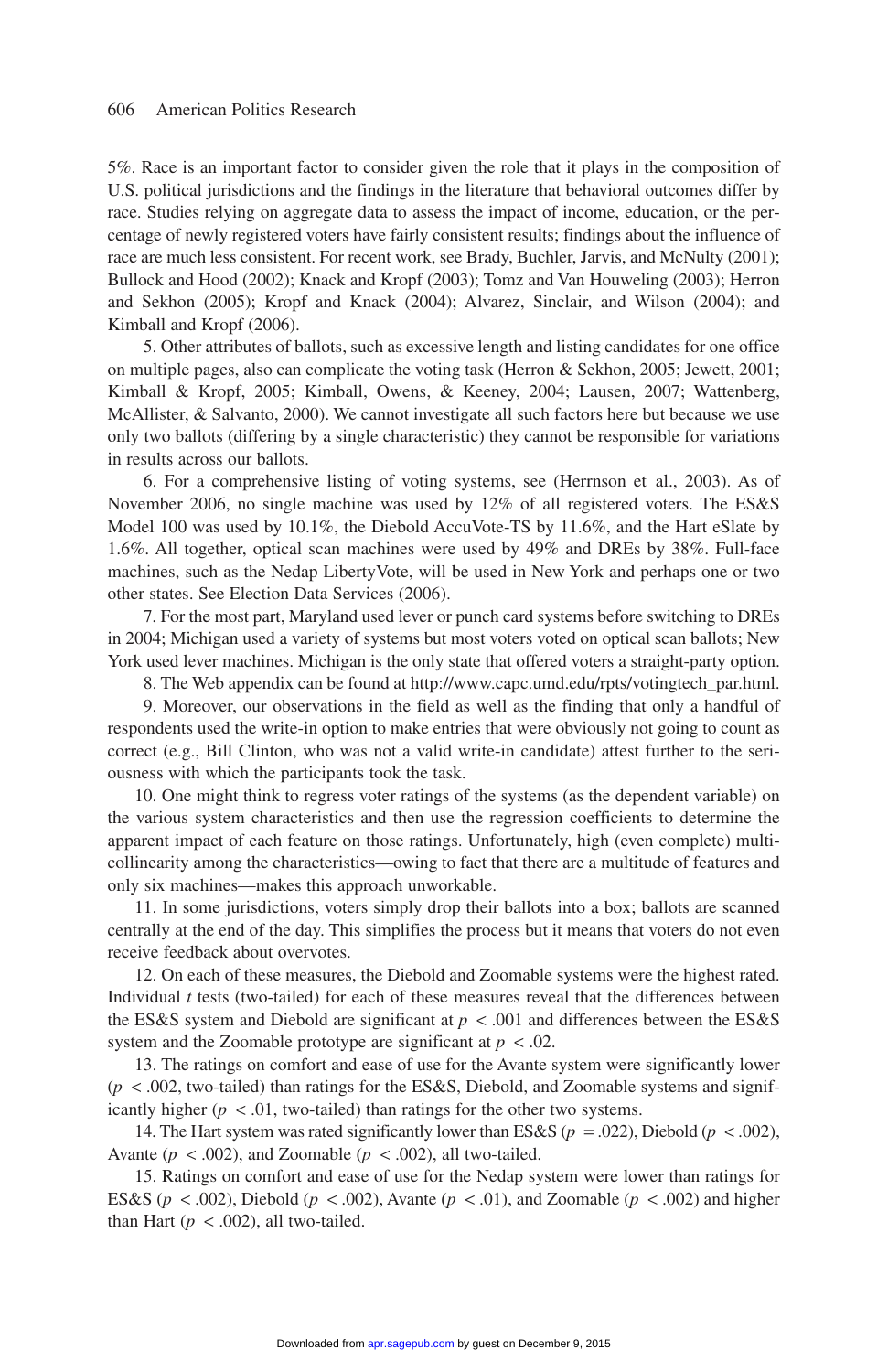16. A technical problem with the write-in vote meant that a number of people could not enter the name and the message in the window was uninterpretable. To get around the problem, we had them start the write-in process again.

17. The Nedap system was rated significantly lower than ES&S ( $p = .026$ ), Diebold  $(p < .002)$ , Avante  $(p < .002)$ , and Zoomable  $(p < .002)$ , all two-tailed.

18. At one test site, we recorded whether individuals actually received help using the voting systems. For the six systems, the average correlation between reporting the need for help and receiving help was  $r = .82$  ( $p < .001$ ).

19. The index was created for respondents who answered at least six of the eight usability items and has a theoretical range from 1 to 7. We decided to use OLS rather than ordered probit given the large number of values the variable takes on and a preference for not having to make somewhat arbitrary choices about how to collapse the values into a smaller set of categories.

20. The location variables are, in a sense, catch-alls that pick up differences in the populations across the three sites and any differences in how the field tests were administered. The order variable is to control for learning and fatigue effects. It is coded from 1 (*the first machine on which the participant voted*) to 6 (*the sixth machine on which the participant voted*). Negative coefficients indicate that the later the voting system was used in the sequence the less satisfied the voter was. Note that the drop in sample size from the earlier tables is largely because of item nonresponse on the income question. Although we do not have strong theoretical expectations with respect to nonlinear effects, we did check for this by examining the relevant bivariate relationships, finding little, if any, reason to reject the linear specification of these variables.

21. To see whether the absence of statistical significance is because of multicollinearity, we reran the regression models and computed the variance inflation factor. The rule of thumb is that variance inflation factors larger than 10 suggest problems. In our case, the variance inflation factor averaged under 2 and was never larger than 5. In addition, we experimented with deleting variables that we thought might be correlated with others in the model, but the results did not change materially.

22. The auto-advance mechanism on the Avante might explain why frequent computer users were not more satisfied with the system. That is, this feature might have been especially annoying for the computer savvy, who are used to having more control when using computerized devices.

23. The negative (though insignificant) coefficients for previous experience with similar systems for the Avante and Zoomable systems likely stem from lack of experience with the unique autoadvance and zooming mechanisms, respectively.

24. As noted above (Note 17), there was a strong correlation between reporting the need for help and receiving help. The results reported in the text and tables are for the perceived need for help. Because the dependent variable was binary (coded 1 if an individual reported feeling the need for help and 0 otherwise), we used a logit model. In this model, negative coefficients on the order variable indicate that the later the voting system was used in the sequence the less likely it was that the voter felt the need for help.

25. With respect to the Avante system, although its high level of computerization would lead one to expect frequent computer users to be less likely to need help, it is possible that using a computer frequently does not translate into greater ability to figure out how to gain more control over the autoadvance mechanism.

26. The lack of statistical significance for language on the other systems may, in part, be because of the small number of voters in our study who do not speak English regularly.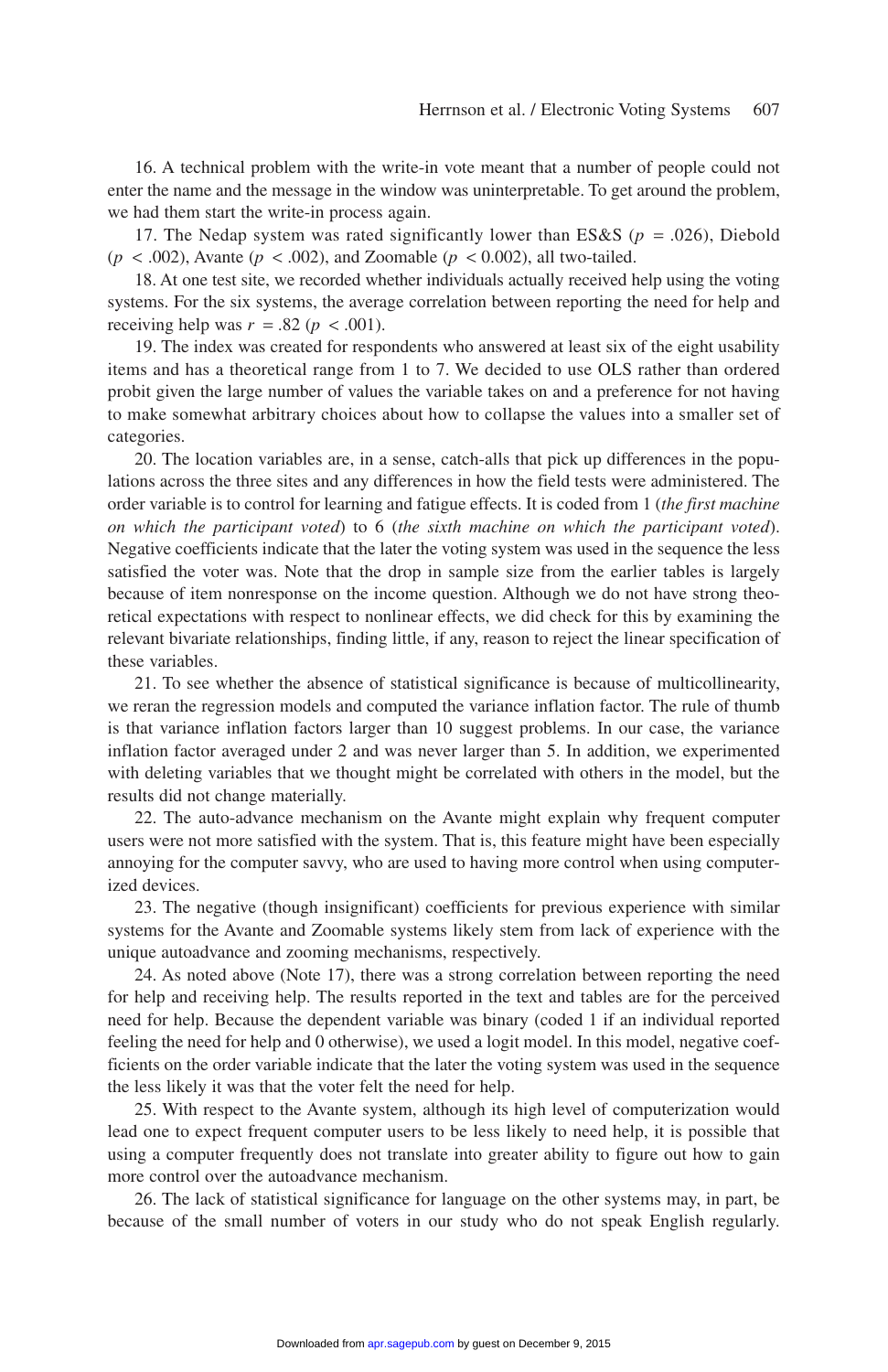Although all of the substantive effects were large, it should be pointed out that the machines we tested were not set up to operate in other languages, and voters who spoke only another language did not participate.

27. The experience of the state of Maryland provides an example. Prior to the statewide adoption of the Diebold system in 2004, some counties in Maryland used party-column ballots, but with the transition to the new system all counties moved to an office-bloc ballot.

#### **References**

Allen, P. L. (1906). Ballot laws and their workings. *Political Science Quarterly*, *21*, 38-58.

- Alvarez, R. M., Sinclair, D. E., & Wilson, C. (2004). Counting ballots and the 2000 election: What went wrong? In A. Crigler, M. Just, & E. McCaffery (Eds.), *Rethinking the vote* (pp. 34-50). New York: Oxford University Press.
- Alvarez, R. M., & Hall, T. E. (2004). *Point*, *click*, *and vote: The future of Internet voting.* Washington, DC: Brookings.
- Alvarez, R. M., Hall, T. E., & Llewellyn, M. (in press). Are Americans confident their ballots are counted? *Journal of Politics*.
- Ansolabehere, S., & Stewart, C., III. (2005). Residual votes attributable to technology. *Journal of Politics*, *67*, 365-389.
- Atkeson, L. R., & Saunders, K. L. (2007). The effect of election administration on voter confidence: A local matter. *Political Science and Politics*, *60*, 655-660.
- Bain, H. M., & Hecock, D. S. (1957). *Ballot position and voters choice.* Detroit, MI: Wayne State University Press.
- Beard, C. A. (1909). The ballot's burden. *Political Science Quarterly*, *24*, 589-614.
- Bederson, B. B. (2001). PhotoMesa: A zoomable image browser using quantum treemaps and bubblemaps. UIST 2001, ACM Symposium on User Interface Software and Technology. *CHI Letters*, *3*, 71-80.
- Bederson, B. B., Conrad, F. G., Herrnson, P. S., Niemi, R. G., & Traugott, M. W. (2005, February). *Designing interfaces for voting machines.* Paper presented at the annual meetings of the National Association of Election Directors and American Association for the Advancement of Science, Washington, DC.
- Bensel, R. F. (2004). *The American ballot box in the mid-nineteenth century.* Cambridge, UK: Cambridge University Press.
- Brady, H. E., Buchler, J., Jarvis, M., & McNulty, J. (2001). *Counting all the votes: The performance of voting technology in the United States.* Survey Research Center and Institute of Governmental Studies, University of California–Berkeley. Retrieved January, 12, 2006, from http://ucdata.berkeley.edu/new\_web/countingallthevotes.pdf
- Brady, H. E., & Hui, I. (2006, June). *Let's not forget about accuracy.* Paper presented at the workshop on the Usability and Security of Electronic Voting Systems, College Park, MD.
- Bullock, C. S., III, & Hood, M. V., III. (2002). One person–no vote, one vote, two votes: Voting methods, ballot types, and undervote frequency in the 2000 presidential election. *Social Science Quarterly*, *83*, 981-993.
- Caltech/MIT. (2001). *Residual votes attributable to technology: An assessment of the reliability of existing voting equipment*. Retrieved February 2, 2007, from http://www.vote.caltech .edu/Reports
- Campbell, A, Converse, P. E., Miller, W. E., & Stokes, D. E. (1960). *The American voter*. New York: Wiley.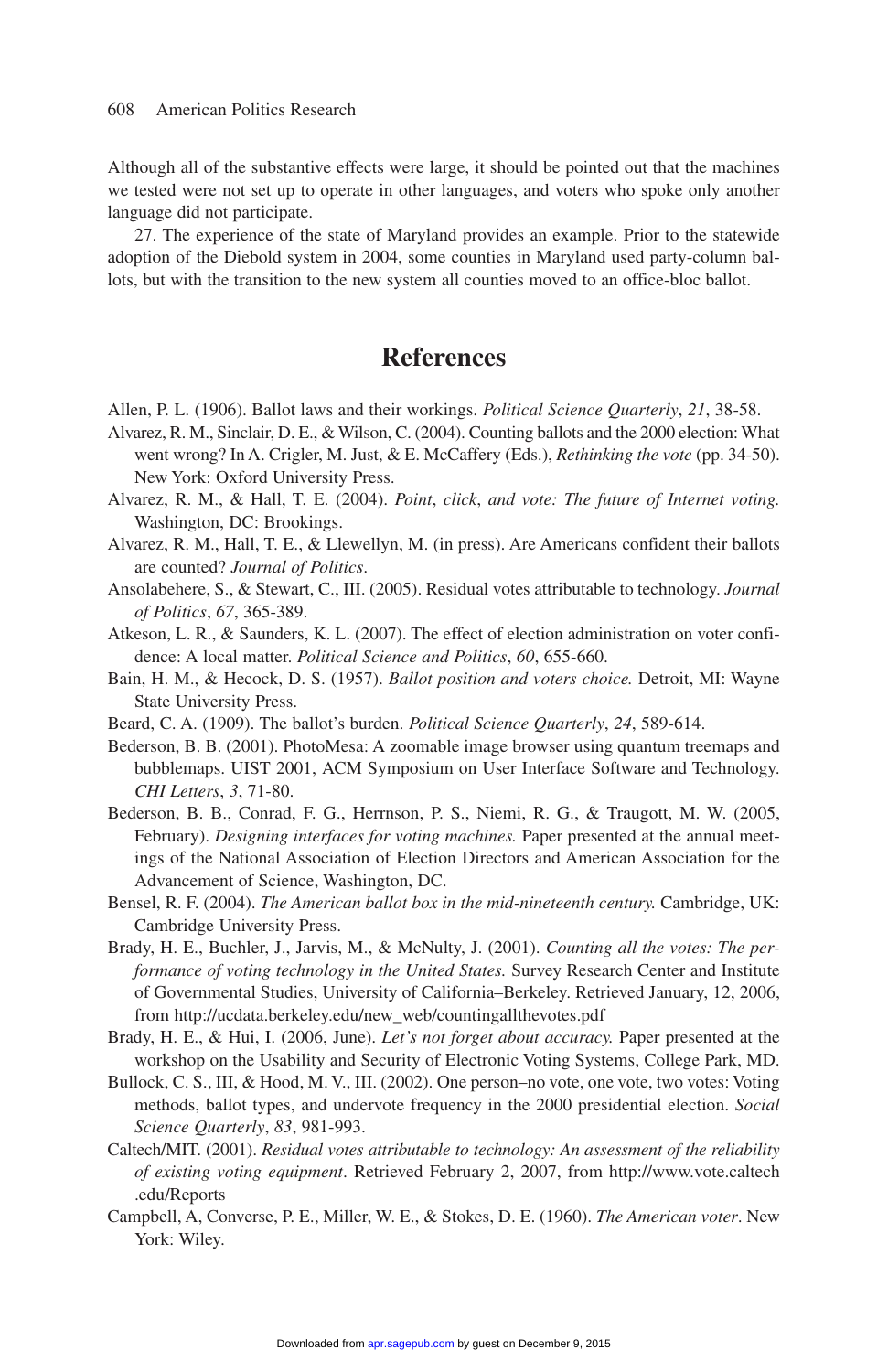- Campbell, A., and W. E. Miller. (1957). The motivational basis of straight and split ticket voting. *American Political Science Review*, *51*, 293-312.
- Conrad, F. G., Lewis, B., Peytcheva, E., Traugott, M. W., Hanmer, M. J., Herrnson, et al. (2006, April). *The usability of electronic voting systems: Results from a laboratory study*. Paper presented at the annual meeting of the Midwest Political Science Association, Chicago.
- Election Data Services. (2006). *About 55 million, or one-third of the nation's voters, will face new voting equipment in 2006 election*. Retrieved December 1, 2007, from http://www .edssurvey.com/images/File/ve2006\_nrpt.pdf
- Feldman, A. J., Halderman, J. A., & Felten, E. W. (2007). *Security analysis of the Diebold AccuVote TS voting machine*. Princeton, NJ: Center for Information Technology Policy, Princeton University. Retrieved February 2, 2007, from http://itpolicy.princeton.edu/voting
- Green, D. P., & Gerber, A. S. (2004). *Get out the vote! How to increase voter turnout*. Washington, DC: Brookings.
- Grissom, S. B., & Perlman, G. (1995). StEP(3D): A standardized evaluation plan for threedimensional interaction techniques. *International Journal of Human-Computer Studies*, *43*, 15-41.
- Herrnson, P. S., Niemi, R. G., Hanmer, M. J., Bederson, B. B., Conrad, F. G., Traugott, M. W. (2008). *Voting technology: The not-so-simple task of casting a ballot.* Washington, DC: Brookings.
- Herrnson, P. S., Niemi, R. G., Horowitz, J. M., & Richman, S. (2003). *Characteristics of contemporary voting machines*. College Park: Center for American Politics and Citizenship, University of Maryland. Retrieved February 2, 2007, from http://www.capc.umd.edu/rpts/ md\_evote\_ContempVotingMach.pdf
- Herron, M. C., & Sekhon, J. S. (2003). Overvoting and representation: An examination of overvoted presidential ballots in Broward and Miami-Dade Counties. *Electoral Studies*, *22*, 21-47.
- Herron, M. C., & Sekhon, J. S. (2005). Black candidates and Black voters: Assessing the impact of candidate race on uncounted vote rates. *Journal of Politics*, *67*, 154-177.
- Jewett, A. (2001, August). *Explaining variation in ballot invalidation among Florida counties in the 2000 election.* Presented at the annual meeting of the American Political Science Association, San Francisco.
- Keyssar, A. (2000). *The right to vote.* New York: Basic Books.
- Kimball, D. C., (2004). Assessing voting methods in 2002. Unpublished manuscript, University of Missouri–St. Louis.
- Kimball, D. C., & Kropf, M. (2005). Ballot design and unrecorded votes on paper-based ballots. *Public Opinion Quarterly*, *69*, 508-529.
- Kimball, D. C., & Kropf, M. (2006, January). *Ballot initiatives and residual ballots in the 2004 presidential election*. Paper presented at the annual meeting of the Southern Political Science Association, Atlanta, GA.
- Kimball, D. C., Owens, C. T., & Keeney, K. M. (2004). Residual votes and political representation. In R. P. Watson (Ed.), *Counting votes: Lessons from the 2000 presidential election in Florida.* Gainesville: University of Florida Press.
- Knack, S., & Kropf, M. (2003). Voided ballots in the 1996 presidential election: A countylevel analysis. *Journal of Politics*, *65*, 881-897.
- Kropf, M. E., & Knack, S. (2004). Balancing competing interests: Voting equipment in presidential elections. In R. P. Watson (Ed.), *Counting votes: Lessons from the 2000 presidential election in Florida.* Gainesville: University of Florida Press.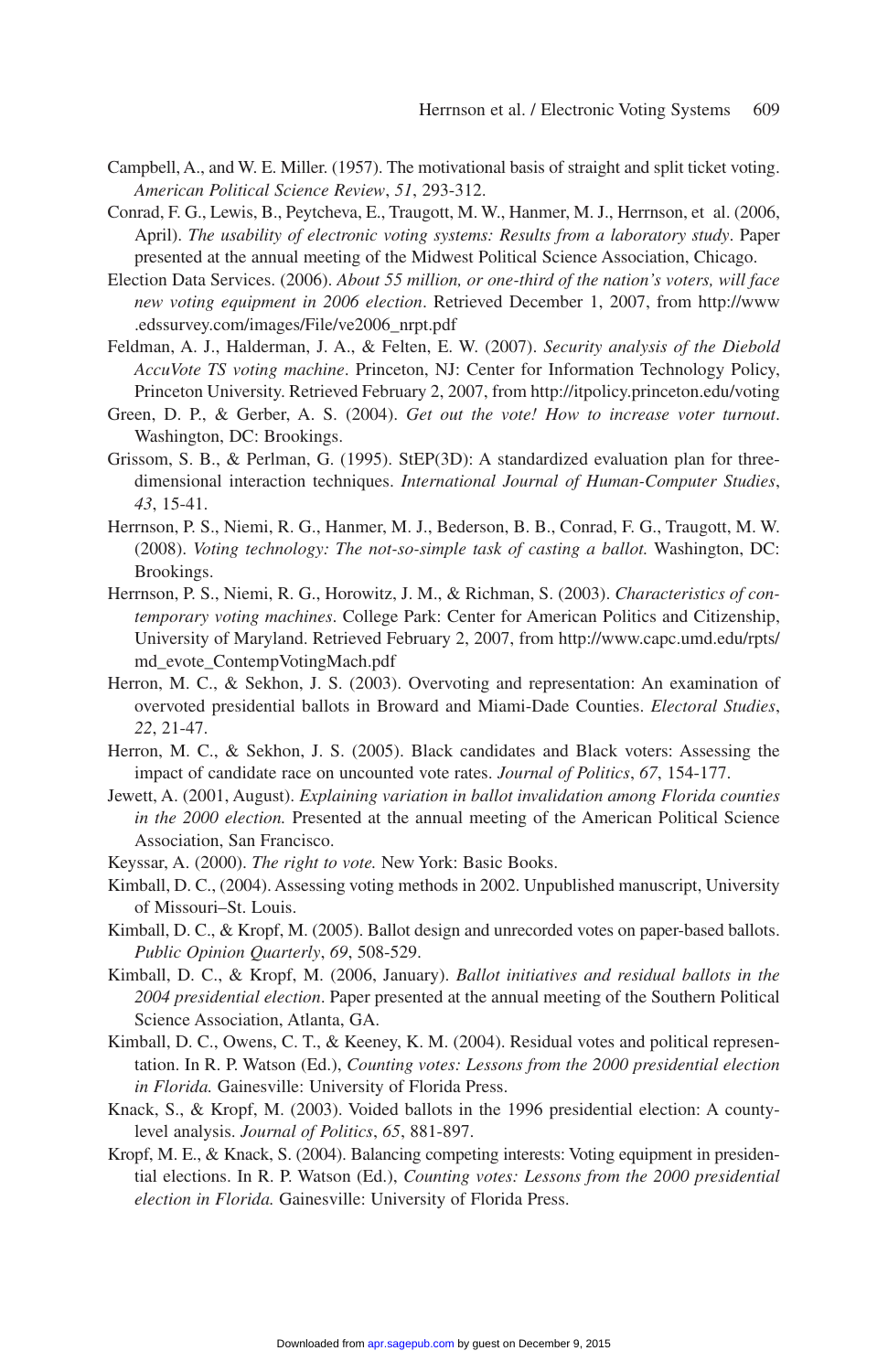- Krosnick, J. A., Miller, J. M., & Tichy, M. P. (2003). An unrecognized need for ballot reform: The effects of candidate name order on election outcomes. In A. N. Crigler, M. R. Just, & E. J. McCaffery (Eds.), *Rethinking the vote: The politics and prospects of American election reform.* New York: Oxford University Press.
- Kubeck, J. E., Delp, N. D., Haslett, T. K., & McDaniel, M. A. (1996). Does job-related training performance decline with age. *Psychology and Aging*, *11*, 92-107.
- Lausen, M. (2007). *Design for democracy.* Chicago: University of Chicago Press.
- Mebane, W. R., Jr. (2006, July). *Election forensics: Vote counts and Benford's Law.* Presented at the annual meeting of the Political Methodology Society, University of California–Davis.
- Mueller, J. E. (1970). Choosing among 133 candidates. *Public Opinion Quarterly*, *34*, 395-402.
- Nielsen, J. (1994). *Usability engineering.* Morgan Kaufmann: San Francisco.
- Nielsen, J. (2003). *Usability 101: Introduction to usability*. Retrieved February 2, 2007, from http://www.useit.com/alertbox/20030825.html
- Niemi, R. G., & Herrnson, P. S. (2003). Beyond the butterfly: The complexity of U.S. ballots. *Perspectives on Politics*, *1*, 317-326.
- Riviere, C. N., & Thakor, N. V. (1996). Effects of age and disability on tracking tasks with a computer mouse: Accuracy and linearity. *Journal of Rehabilitation Research and Development*, *33*, 6-16.
- Rubin, A. D. (2006). *Brave new ballot.* New York: Random House.
- Rusk, J. G. (1970). The effect of the Australian ballot reform on split ticket voting. *American Political Science Review*, *64*, 1220-1238.
- Saltman, R. G. (2006). *The history and politics of voting technology.* New York: Palgrave Macmillan.
- Tomz, M., & Van Houweling, R. P. (2003). How does voting equipment affect the racial gap in voided ballots? *American Journal of Political Science*, *47*, 46-60.
- Traugott, M. W., Hanmer, M. J., Park, W., Niemi, R. G., Herrnson, P. S., Conrad, F. G., et al. (2008). *Losing fewer votes: The impact of changing voting systems on residual votes*. Unpublished manuscript.
- U.S. Census Bureau. (2005). *Computer and Internet use in the United States: 2003*. Retrieved November 2, 2005, from http://www.census.gov/prod/2005pubs/p23-208.pdf
- Walker, J. L. (1966). Ballot forms and voter fatigue: An analysis of the office block and party column ballots. *Midwest Journal of Political Science*, *10*, 448-463.
- Wand, J. N., Shotts, K. W., Sekhon, J. S., Mebane, W. R., Jr., Herron, M. C., & Brady, H. E. (2001). The butterfly did it: The aberrant vote for Buchanan in Palm Beach County, Florida. *American Political Science Review*, *95*, 793-810.
- Wattenberg, M. P., McAllister, I., & Salvanto, A. (2000). How voting is like taking an SAT test: An analysis of American voter rolloff. *American Politics Quarterly*, *28*, 234-250.

**Paul S. Herrnson** is director of the Center for American Politics and Citizenship and professor of Government and Politics at the University of Maryland. His research focuses on money and politics, political parties and elections, and voting technology. He is author of *Congressional Elections: Campaigning at Home and in Washington*.

**Richard G. Niemi** is Don Alonzo Watson Professor of Political Science at the University of Rochester. He has published widely on civic education, term limits, public opinion, and voting technology and coedits the long-running *Vital Statistics on American Politics*.